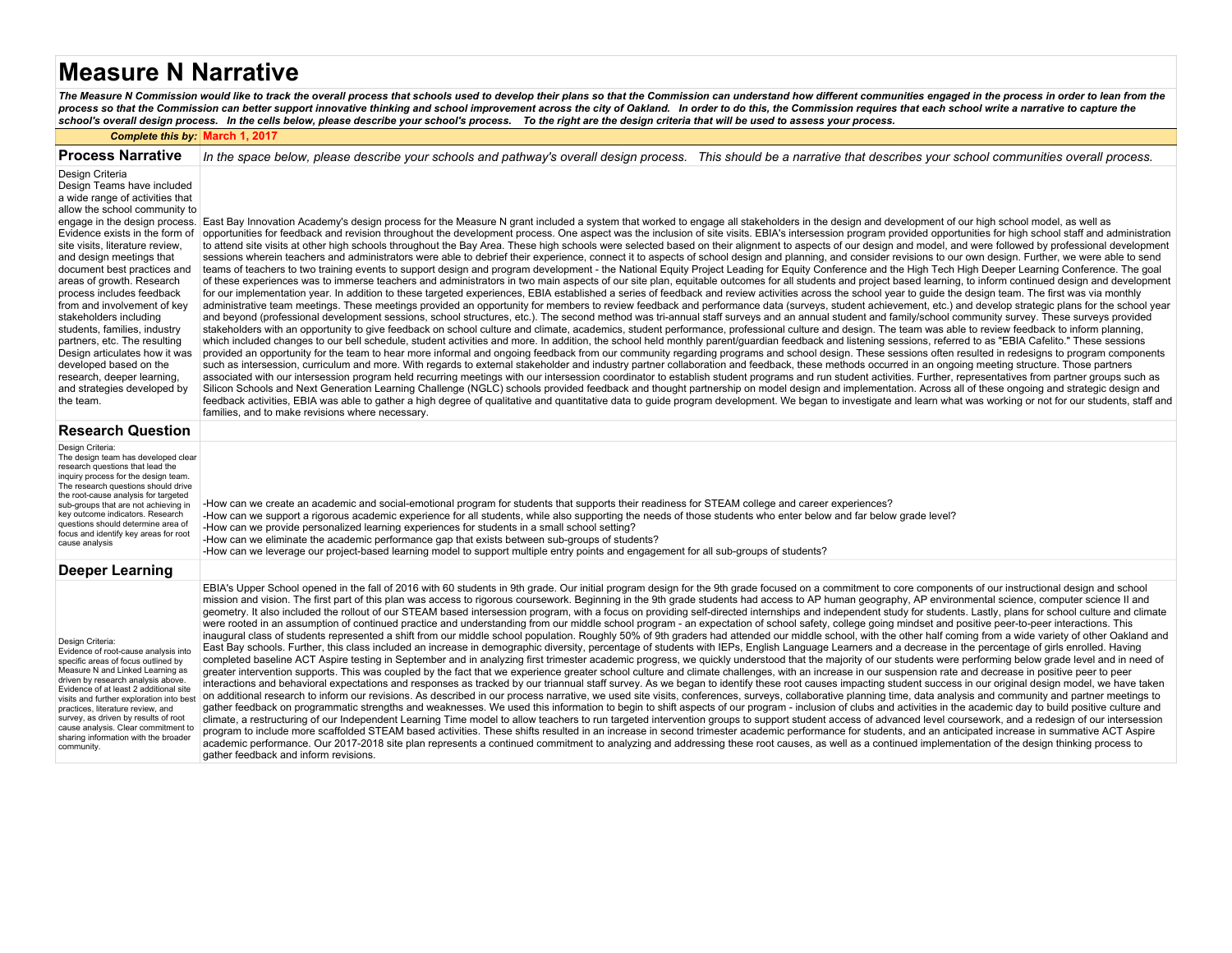### **2017-18 SINGLE PLAN FOR STUDENT ACHIEVEMENT (SPSA)**

| <b>1. ABOUT THE SCHOOL</b>                                                                                                                                                                                                                                                                                                                                                                              | Complete this by: January 31, 2017 |
|---------------------------------------------------------------------------------------------------------------------------------------------------------------------------------------------------------------------------------------------------------------------------------------------------------------------------------------------------------------------------------------------------------|------------------------------------|
| <b>Instructions: (For OUSD Schools Only)</b>                                                                                                                                                                                                                                                                                                                                                            |                                    |
| Choose the name of your school from the drop-down menu. Your school ID will automatically populate.                                                                                                                                                                                                                                                                                                     |                                    |
| 1A) School Description: Your school description that you provided for the Options Guide will automatically populate here. If you would like to edit this description, click on the school<br>description cell and copy it (Command-C on a Mac or Ctrl-C on a PC/Chromebook). Then right-click on the cell, choose "Paste special," and select "Paste values only." You can now<br>edit the description. |                                    |
| 1B) School Mission and Vision: Your mission and vision will automatically populate from your 16-17 Site Plan. If you would like to edit the mission and vision, click on the<br>mission/vision cell and copy it (Command-C on a Mac or Ctrl-C on a PC/Chromebook). Then right-click on the cell, choose "Paste special," and select "Paste values only." You can now<br>edit the mission and vision.    |                                    |
| <b>School:</b> East Bay Innovation Academy                                                                                                                                                                                                                                                                                                                                                              | <b>School ID:</b>                  |
| 1A. School Description                                                                                                                                                                                                                                                                                                                                                                                  |                                    |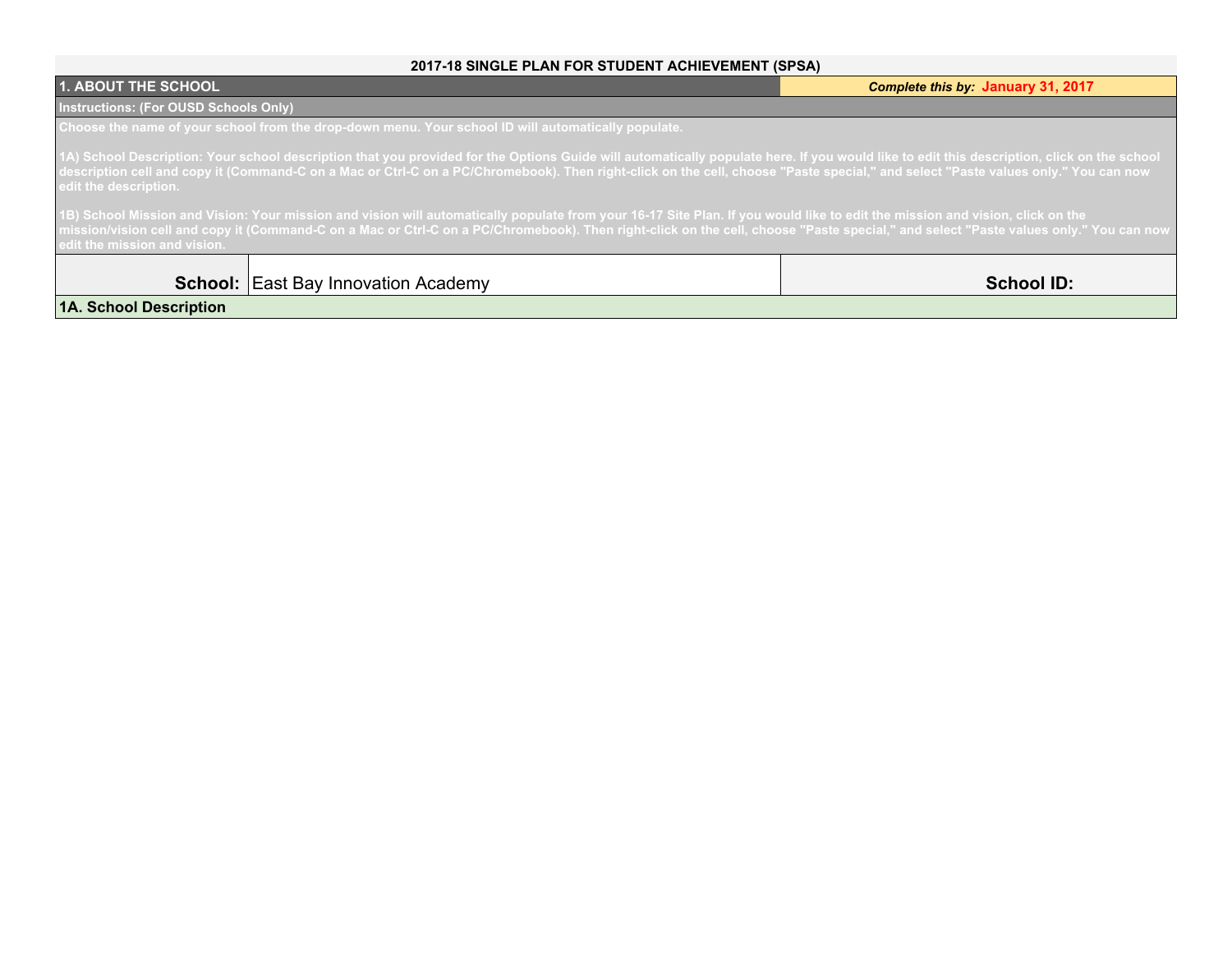With a mission "to prepare a diverse group of students, who reflect the Oakland community, to be successful in college and to be thoughtful, engaged citizens who are leaders and innovators in a 21st century global world" EBIA is a rigorous college preparatory STEAM (Science, Technology, Engineering,Art and Math) school with a unique focus on the social and emotional skills students need to be leaders. Students learn to be problem solvers and strong advocates who work together and take responsibility for their own learning. To do so, EBIA has reconsidered how schools are run and structured so that they better reflect the needs of a 21st century world. Most schools have not changed their structure, organization, facilities or instruction in over 50 years. While schools have not changed, our world has, leaving many of our schools, even the "best" ones, behind. EBIA offers a powerful option for Oakland families and educators to build a diverse school that addresses the needs of the 21st century and beyond.

As an open enrollment school, we accept students who come to us with academic skills and readiness across the K-12 spectrum. Our students have been at district, charter and private schools, been homeschooled, had interrupted schooling, unidentified special education needs, zero access to technology and more. Founded on the mission that we are supporting a diverse group of Oakland students to be ready to compete in a 21st century global world, we have worked to design a rigorous program that provides students with the academic structures and college and career readiness opportunities to meet this mission. The problem we are seeking to address is how to ensure that the diverse needs of our students are met and supported and that they graduate our program in 12th grade with the skills necessary to experience the success that we have promised them. We believe that an instructional model built on the principles of personalized learning has the ability to solve this problem and met our students' myriad needs.

EBIA's learning model is based around the key pillars of project-based learning, blended learning, innovation and design thinking and social-emotional learning. In the classroom, students work together on long-term, real-world, standards-aligned projects that combine many different subjects, and learn to present those projects using technology and to the broader school community. Each year the culminating project is the student's Capstone, a month-long, student designed multi-disciplinary project that students ultimately present to the EBIA and Oakland community. This Capstone Project experience lays the groundwork for student participation in the AP Capstone Program. Understanding of core content and skills is embedded in all projects, and amplified through the integration of blended, personalized learning. EBIA's one-to-one Chromebook to student ratio and use of adaptive, diverse instructional platforms such as Achieve 3000, Accelerated Math, Khan Academy, and Newsela have been built into EBIA's instructional model. In order to measure progress and ensure gains for all students, EBIA utilizes a multi-tiered model rooted in data-driven goal setting. Students take the NWEA MAP assessment three times a year in order to determine instructional levels and track growth. Teachers use this data to personalize learning in the classroom, and advisors use this data alongside classroom performance data to work with students and families develop a personalized learning plan (PLP). PLPs are developed at the start of the year to set academic and SEL goals and revised multiple times across the year in order to track goal achievement and skills development. The EBIA program as a whole utilizes Google Classroom, Google's Productivity Suite, and Illuminate's SIS system.

Our instructional model and tools ensure that students have access to technology that personalizes learning, providing them with practice, modeling and instruction in those concepts they are most in need of support on, meeting them at various points across the K-12 instructional spectrum. Woven throughout classroom instruction and independent blended learning study are the principles of innovation and design thinking. Projects are designed and blended learning platforms are selected in order to support students in making and doing. EBIA seeks to create educational experiences wherein students explore their interests and learn life lessons taught through practice and experimentation. We further support student engagement in rigorous instruction by prioritizing socialemotional learning with an advisory program and an emphasis on collaboration and communication as key tenants of the learning process.

Additionally EBIA's model is designed to leverage personalized learning to improve instructional practices and develop teachers. The instructional model that the school was founded upon is based in the understanding that in order to develop understanding, demonstrate academic growth and meet the challenges of a 21st century global world, students must be hands-on and collaborative. However, across most schools the professional develop that supports teachers in delivering upon the promise of this model is often rooted in traditional instructional models. In these settings, teachers gather for lecture-based instructional support. These sessions are often disconnected from student work, the classroom environment and the actual instructional strategies which teachers are being asked to implement. This disconnect, often leads to the stagnation of instructional development. Teachers rarely are provided the opportunity to observe practice in the "lab" of an actual classroom, to receive real time feedback and "try again" with students or to sit down with colleagues after a lesson to analyze student work and plan for the next day. In order to develop a Next Generation school where students are prepared to succeed in a 21st century global world, EBIA has paired its innovative instructional model which leverages an intersession approach to creating space in the school year with a Next Generation professional development model, leveraging personalized learning and collaboration to cross-pollinate ideas and best practices. At the start of the school year, teachers are asked to reflect on their instructional practice, analyzing qualitative and quantitative data, and set goals for themselves – and the ways in which their practice will develop over the course of the year. These goals are revisited through bimonthly observations and an evaluation process, wherein teachers receive feedback on their growth and strengths and are given suggestions for methods of improvement. This process exists alongside over 20 full professional development days a year and daily team (department, grade level, etc.) meetings for teachers. EBIA believes that if we are truly going to ensure 21st century readiness for all students, and a personalized instructional model, then we must provide our teachers with the support, feedback and coaching needed to be next generation educators.

#### **1B. School Mission and Vision**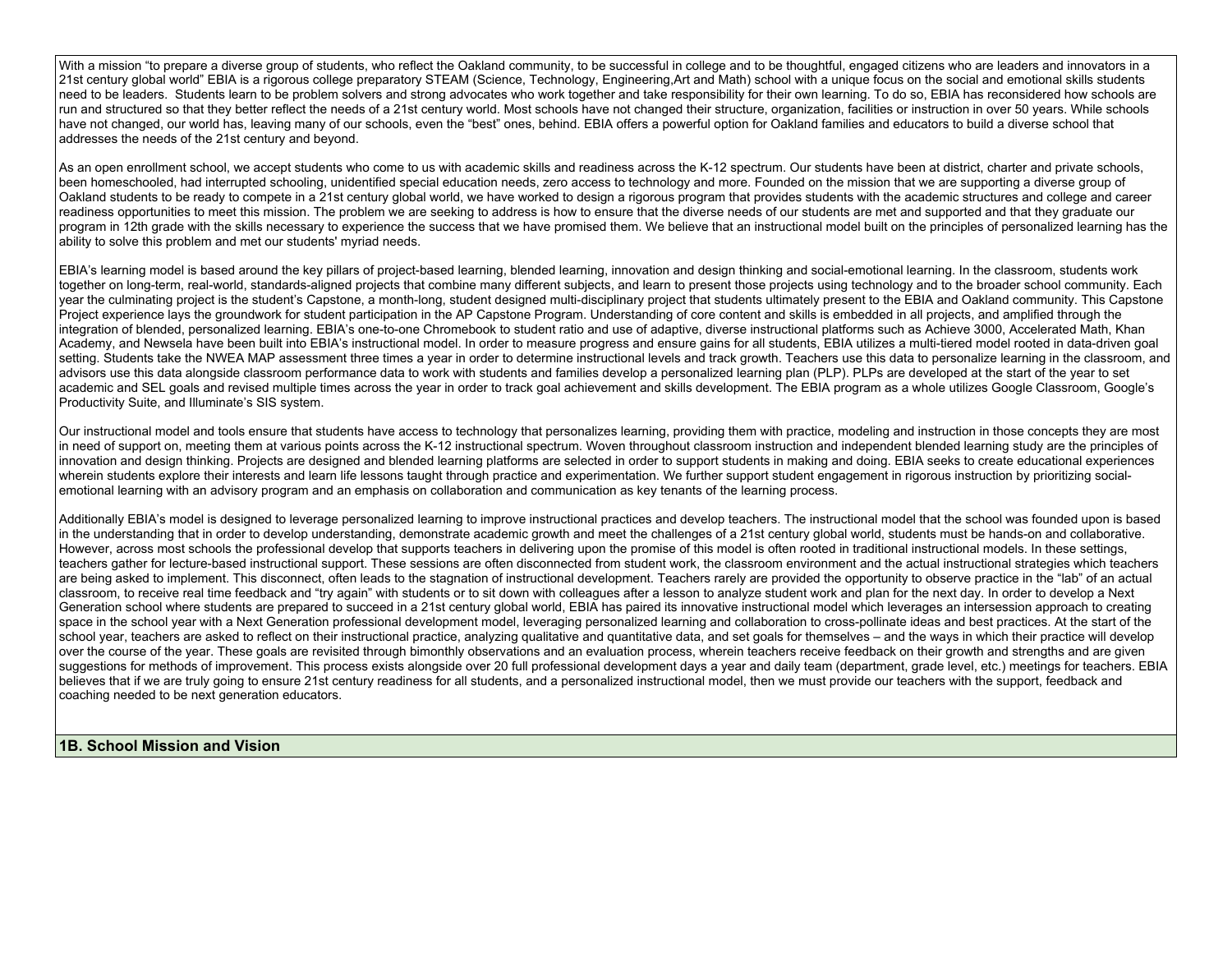Mission: To prepare a diverse group of students to be successful in college and to be thoughtful, engaged citizens who are leaders and innovators in a 21st century global world.

Vision: EBIA is rethinking how schools are run and structured, so that they better reflect the needs of a 21st century world. Most schools have not changed their structure, organization, facilities or instruction in over 50 years. While schools have not changed, our world has, leaving many of our schools, even the "best" ones, behind. EBIA offers a powerful option for Oakland families and educators to build a diverse school that addresses the needs of the 21st century and beyond.

| 1C. School Multi-Year WASC Goals<br><b>Length of WASC Accreditation:</b><br><b>Next Self-Study:</b><br><b>Last WASC Self-Study:</b><br>N/A<br>2019-20<br>3 years |  |  |  |  |  |  |  |
|------------------------------------------------------------------------------------------------------------------------------------------------------------------|--|--|--|--|--|--|--|
|                                                                                                                                                                  |  |  |  |  |  |  |  |
|                                                                                                                                                                  |  |  |  |  |  |  |  |
| <b>LCAP Goal</b><br><b>SCHOOL WASC GOALS</b><br>Category                                                                                                         |  |  |  |  |  |  |  |
| Was granted initial WASC accreditation in February of 2017, have not yet participated in the self-study process.                                                 |  |  |  |  |  |  |  |
|                                                                                                                                                                  |  |  |  |  |  |  |  |
|                                                                                                                                                                  |  |  |  |  |  |  |  |
|                                                                                                                                                                  |  |  |  |  |  |  |  |
|                                                                                                                                                                  |  |  |  |  |  |  |  |

#### **1D. School Demographics**

|                                                | % Male               | % Female                                    | % Oakland Residents | % LCFF                 | % English<br>Learners | % LTEL                      | % SPED<br><b>RSP</b> | % SPED Mild-<br>Moderate | % SPED Severe    |
|------------------------------------------------|----------------------|---------------------------------------------|---------------------|------------------------|-----------------------|-----------------------------|----------------------|--------------------------|------------------|
| <b>Special Populations</b>                     | 59.0%                | 41.0%                                       | 82.0%               | 20.0%                  | 6.0%                  | N/A                         | 13%                  | 9.0%                     | 4.0%             |
|                                                | African-<br>American | American<br>Indian/Alaskan<br><b>Native</b> | Asian               | <b>Hispanic/Latino</b> | <b>Filipino</b>       | Pacific/<br><b>Islander</b> | Caucasian            | <b>Multiracial</b>       | <b>Newcomers</b> |
| <b>Student Population by</b><br>Race/Ethnicity | 18%                  | N/A                                         | 5.0%                | 31.0%                  | N/A                   | N/A                         | 30.0%                | 16.0%                    | N/A              |

| 1E. School Performance Data                            |              |              |              |              |                           |                               |  |
|--------------------------------------------------------|--------------|--------------|--------------|--------------|---------------------------|-------------------------------|--|
| <b>Indicator</b>                                       | 13-14 School | 14-15 School | 15-16 School | 16-17 School | 15-16 District<br>Average | <b>15-16 State</b><br>Average |  |
| Linked Learning Pathways (All Students)                | N/A          | N/A          | N/A          | N/A          | 53.3%                     | 41.8%                         |  |
| Linked Learning Pathways (Grade 10)                    | N/A          | N/A          | N/A          | N/A          | 57.0%                     | 58.1%                         |  |
| <b>Graduate Outcomes</b>                               | 13-14 School | 14-15 School | 15-16 School | 16-17 School | 15-16 District<br>Average | <b>15-16 State</b><br>Average |  |
| <b>Four-Year Cohort Graduation Rate (All Students)</b> | N/A          | N/A          | N/A          | N/A          | <b>TBD</b>                | TBD.                          |  |
| <b>Four-Year Cohort Dropout (All Students)</b>         | N/A          | N/A          | N/A          | N/A          | <b>TBD</b>                | <b>TBD</b>                    |  |
| Four-Year Cohort Dropout (English Learners)            | N/A          | N/A          | N/A          | N/A          | <b>TBD</b>                | <b>TBD</b>                    |  |
| Four-Year Cohort Dropout (SPED)                        | N/A          | N/A          | N/A          | N/A          | <b>TBD</b>                | <b>TBD</b>                    |  |
| <b>Percent of Students Leaving</b>                     | N/A          | N/A          | N/A          | N/A          | <b>TBD</b>                | <b>TBD</b>                    |  |
| On Track to Graduate (Grade 9)                         | N/A          | N/A          | N/A          | N/A          | 46.7%                     | <b>TBD</b>                    |  |
| On Track to Graduate (Grade 10)                        | N/A          | N/A          | N/A          | N/A          | 33.6%                     | <b>TBD</b>                    |  |
| On Track to Graduate (Grade 11)                        | N/A          | N/A          | N/A          | N/A          | 35.4%                     | <b>TBD</b>                    |  |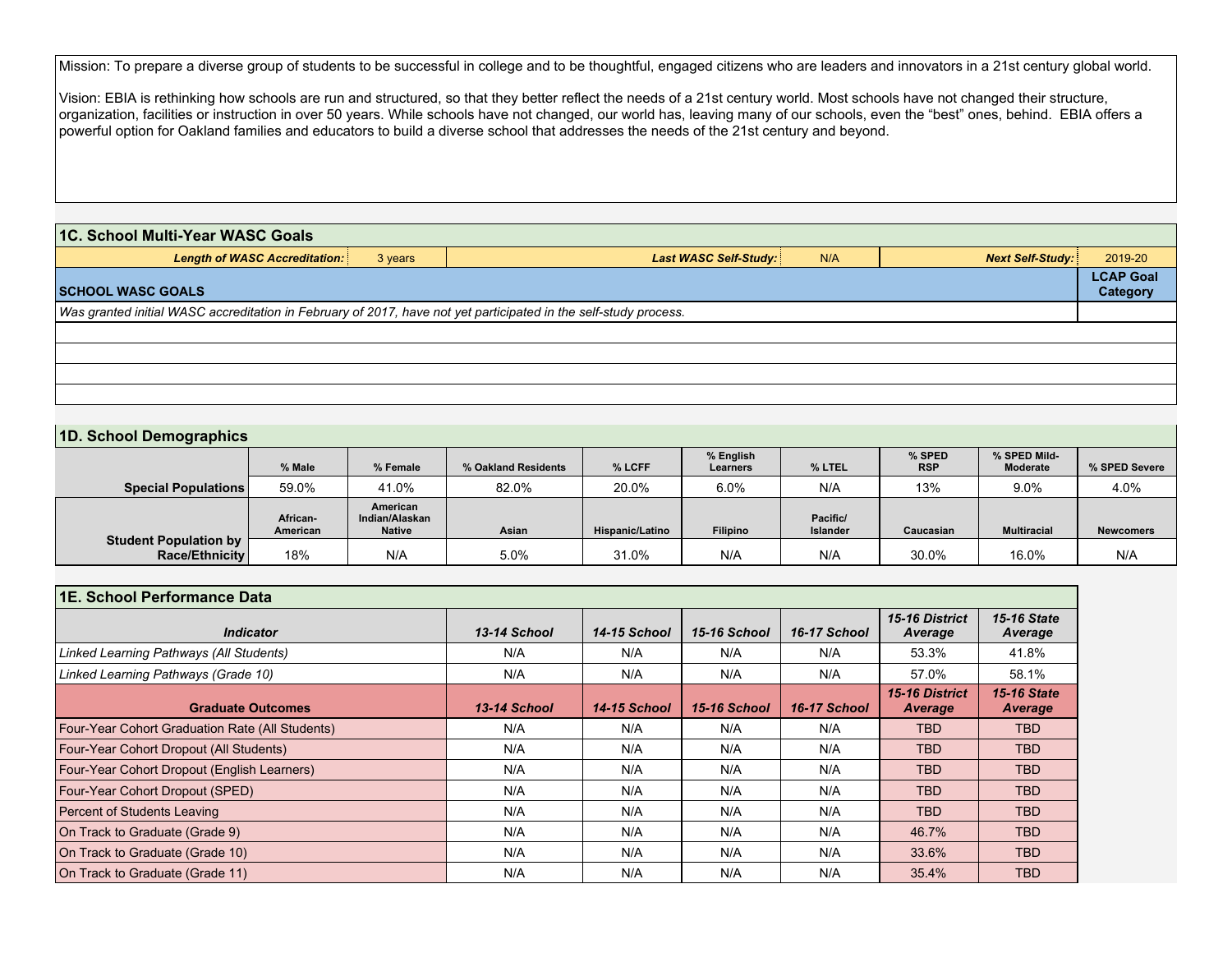| On Track to Graduate (Grade 12)                                                              | N/A                 | N/A                                             | N/A                                             | N/A                                                                    | 44.8%                            | <b>TBD</b>                    |
|----------------------------------------------------------------------------------------------|---------------------|-------------------------------------------------|-------------------------------------------------|------------------------------------------------------------------------|----------------------------------|-------------------------------|
| A-G Completion (Grade C or Better)                                                           | N/A                 | N/A                                             | N/A                                             | N/A                                                                    | 51.2%                            | <b>TBD</b>                    |
| A-G Completion (African American Students)                                                   | N/A                 | N/A                                             | N/A                                             | N/A                                                                    | 33.6%                            | <b>TBD</b>                    |
| A-G Completion (Special Education Students)                                                  | N/A                 | N/A                                             | N/A                                             | N/A                                                                    | 15.6%                            | <b>TBD</b>                    |
| A-G Completion (English Learners)                                                            | N/A                 | N/A                                             | N/A                                             | N/A                                                                    | 33.9%                            | <b>TBD</b>                    |
| A-G Completion (Foster Youth)                                                                | N/A                 | N/A                                             | N/A                                             | N/A                                                                    | 20.8%                            | <b>TBD</b>                    |
| <b>Post-Secondary Readiness</b>                                                              | 13-14 School        | 14-15 School                                    | 15-16 School                                    | 16-17 School                                                           | 15-16 District<br>Average        | <b>15-16 State</b><br>Average |
| AP Course Access (All Students)                                                              | N/A                 | N/A                                             | N/A                                             | 50.0%                                                                  | 25.7%                            | <b>TBD</b>                    |
| AP Course Access (African American Students)                                                 | N/A                 | N/A                                             | N/A                                             | 33.0%                                                                  | 14.3%                            | <b>TBD</b>                    |
| AP Exam Pass Rate (Score of 3 or Better)                                                     | N/A                 | N/A                                             | N/A                                             | <b>TBD</b>                                                             | 7.9%                             | <b>TBD</b>                    |
| % of Seniors with GPA > 3.5                                                                  | N/A                 | N/A                                             | N/A                                             | N/A                                                                    | <b>TBD</b>                       | <b>TBD</b>                    |
| Average SRI Reading Level, Grade 11                                                          | N/A                 | N/A                                             | N/A                                             | N/A                                                                    | <b>TBD</b>                       | <b>TBD</b>                    |
| Average SRI Reading Level, Grade 12                                                          | N/A                 | N/A                                             | N/A                                             | N/A                                                                    | <b>TBD</b>                       | <b>TBD</b>                    |
| Dual Enrollment with Community College                                                       | N/A                 | N/A                                             | N/A                                             | N/A                                                                    | <b>TBD</b>                       | <b>TBD</b>                    |
| Dual Enrollment (Grade C or Better)                                                          | N/A                 | N/A                                             | N/A                                             | N/A                                                                    | 82.4%                            | <b>TBD</b>                    |
| Number of Students Enrolling in Four-Year Colleges                                           | N/A                 | N/A                                             | N/A                                             | N/A                                                                    | <b>TBD</b>                       | <b>TBD</b>                    |
| Number of Students Enrolling in Two-Year Colleges                                            | N/A                 | N/A                                             | N/A                                             | N/A                                                                    | <b>TBD</b>                       | <b>TBD</b>                    |
|                                                                                              |                     |                                                 |                                                 |                                                                        |                                  |                               |
|                                                                                              |                     |                                                 |                                                 |                                                                        | 15-16 District                   | <b>15-16 State</b>            |
| <b>Climate and Culture</b>                                                                   | 13-14 School<br>N/A | 14-15 School<br>0.0%                            | 15-16 School                                    | 16-17 School<br>1.0%                                                   | <b>Average</b><br>11.2%          | <b>Average</b><br><b>TBD</b>  |
| <b>Chronic Absence (All Students)</b><br><b>Chronic Absence (Special Education Students)</b> | N/A                 | 0.0%                                            | 1.0%<br>0.0%                                    | 3.0%                                                                   | 18.7%                            | <b>TBD</b>                    |
| Chronic Absence (Foster Youth)                                                               | N/A                 | 0.0%                                            | 0.0%                                            | 0.0%                                                                   | 19.2%                            | <b>TBD</b>                    |
| <b>Suspension Rate</b>                                                                       | N/A                 | Less than 1%                                    | Less than 1%                                    | 2.0%                                                                   | <b>TBD</b>                       | <b>TBD</b>                    |
| No Suspensions (African American Males)                                                      | N/A                 | No suspensions for<br>African-American<br>males | No suspensions for<br>African-American<br>males | 86% of African-<br><b>American males</b><br>have not been<br>suspended | 91.2%                            | <b>TBD</b>                    |
| No Suspensions (Foster Youth)                                                                | N/A                 | No suspensions for<br><b>Foster Youth</b>       | No suspensions for<br><b>Foster Youth</b>       | No suspensions for<br><b>Foster Youth</b>                              | 86.6%                            | <b>TBD</b>                    |
| California Healthy Kids Survey Parent Participation Rate                                     | N/A                 | N/A                                             | N/A                                             | <b>TBD</b>                                                             | <b>TBD</b>                       | <b>TBD</b>                    |
| <b>Rigorous Academics</b>                                                                    | 13-14 School        | 14-15 School                                    | 15-16 School                                    | 16-17 School                                                           | 15-16 District<br><b>Average</b> | <b>15-16 State</b><br>Average |
| English Learner Reclassification Rate                                                        | N/A                 | 80.0%                                           | 75.0%                                           | <b>TBD</b>                                                             | 13.2%                            | <b>TBD</b>                    |
| Long Term English Learner Reclassification Rate                                              | N/A                 | N/A                                             | N/A                                             | <b>TBD</b>                                                             | 17.1%                            | <b>TBD</b>                    |
| <b>SBAC Proficiency (ELA)</b>                                                                | N/A                 | 59.0%                                           | 64.0%                                           | <b>TBD</b>                                                             | 19.5%                            | <b>TBD</b>                    |
| <b>SBAC Proficiency (Math)</b>                                                               | N/A                 | 52.0%                                           | 51.0%                                           | <b>TBD</b>                                                             | 14.7%                            | <b>TBD</b>                    |

**2. NEEDS ASSESSMENT (three-year cycle)** *Complete this by:* **February 1, 2017**

**2A. Schoolwide Strengths and Challenges**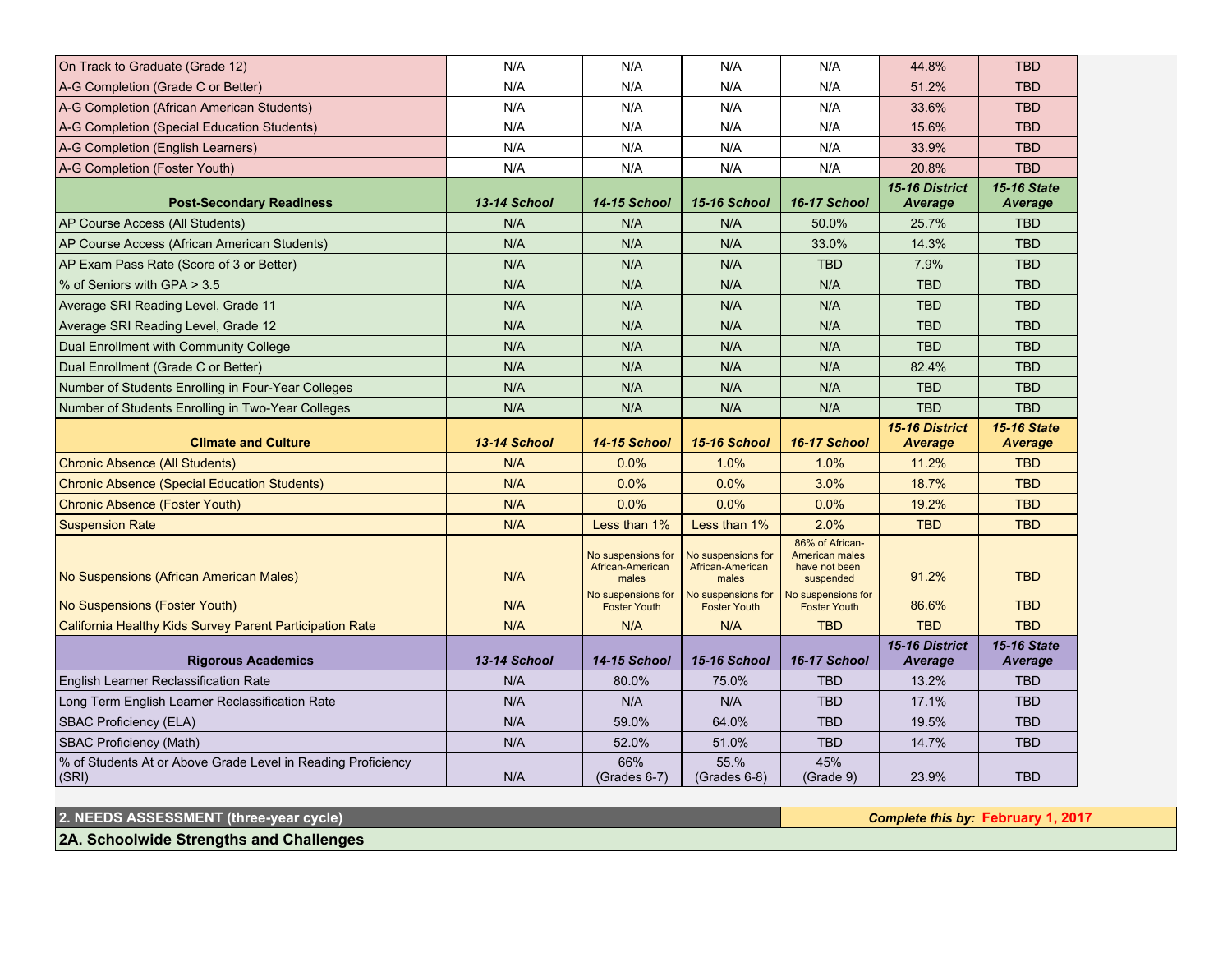|                                 | Task: Identify school strengths and challenges related to each focal area, and choose your highest leverage challenge.                                                                                                                                                                                                                                                                                                                               |                                                                                                                                                                                                                                 |                                                                                                                                                                                                                                                                                                                                                                              |  |  |  |  |
|---------------------------------|------------------------------------------------------------------------------------------------------------------------------------------------------------------------------------------------------------------------------------------------------------------------------------------------------------------------------------------------------------------------------------------------------------------------------------------------------|---------------------------------------------------------------------------------------------------------------------------------------------------------------------------------------------------------------------------------|------------------------------------------------------------------------------------------------------------------------------------------------------------------------------------------------------------------------------------------------------------------------------------------------------------------------------------------------------------------------------|--|--|--|--|
|                                 | . What strengths and challenges do you see in your current data?<br>• Do a deeper dive using the Data Dashboard and any site-specific data or observations. Where are you achieving or exceeding your goals? Where<br>are you not meeting your goals?                                                                                                                                                                                                |                                                                                                                                                                                                                                 |                                                                                                                                                                                                                                                                                                                                                                              |  |  |  |  |
|                                 | IMPORTANT: Be sure to discuss strengths and challenges related to the performance of your low-income students, English learners, foster youth,<br>students with disabilities, African-American students, Latino students, and other subgroups.                                                                                                                                                                                                       |                                                                                                                                                                                                                                 |                                                                                                                                                                                                                                                                                                                                                                              |  |  |  |  |
| Instructions:                   | Tip: To enter a space between strengths or challenges, click "Ctrl + Enter."                                                                                                                                                                                                                                                                                                                                                                         |                                                                                                                                                                                                                                 |                                                                                                                                                                                                                                                                                                                                                                              |  |  |  |  |
| <b>Focal Area</b>               | <b>Strengths</b>                                                                                                                                                                                                                                                                                                                                                                                                                                     | <b>Challenges</b><br>(List all challenges impacting each<br>focal area.)                                                                                                                                                        | <b>Highest Leverage Challenge</b><br>(List one challenge.)                                                                                                                                                                                                                                                                                                                   |  |  |  |  |
| <b>Graduate Outcomes</b>        | N/A - Have not yet graduated a high school class                                                                                                                                                                                                                                                                                                                                                                                                     | N/A - Have not yet graduated a high school<br>class                                                                                                                                                                             | N/A - Have not yet graduated a high school<br>class                                                                                                                                                                                                                                                                                                                          |  |  |  |  |
| <b>Post-Secondary Readiness</b> | Access to STEAM-centered college and career<br>readiness activities (e.g. intersession programming,<br>computer science courses)                                                                                                                                                                                                                                                                                                                     | Student SEL and academic readiness for<br>program participation, equitable access for all<br>sub-groups, providing range of programming<br>for small school size                                                                | Equitable access for all sub-groups - currently<br>course academic performance varies across<br>subgroups (Of our current 9th grade cohort -<br>92% of white students passing courses, 100%<br>of Asian students passing courses, 73% of<br>Latino students passing courses, 85% of Black<br>students passing courses, and 71% of multi-<br>racial students passing courses) |  |  |  |  |
| <b>Climate and Culture</b>      | High ADA rate, strong student participation in school<br>events, advisory program to support social-<br>emotional development                                                                                                                                                                                                                                                                                                                        | Positive peer-to-peer interactions, student<br>demonstration of school innovator norms,<br>student leadership, appropriate facilities for<br>student and programmatic need                                                      | Positive peer-to-peer interactions - 40%<br>survey rate of students "not feeling a part of<br>the EBIA community."                                                                                                                                                                                                                                                           |  |  |  |  |
| <b>Rigorous Academics</b>       | Inclusion of advanced courses beginning in 9th<br>grade                                                                                                                                                                                                                                                                                                                                                                                              | Equitable course performance across sub-<br>groups, equitable course enrollment across<br>sub-groups, support and intervention for<br>students entering below grade level,<br>eliminating performance gap across sub-<br>groups | Support and intervention for students entering<br>below grade level - 55% of students reading<br>below grade level entering 9th grade, 65% of<br>students below grade level in math entering<br>9th grade.                                                                                                                                                                   |  |  |  |  |
| <b>Pathway Development</b>      | Clear focus and direction - STEAM focus with an<br>hiring staff with computer science expertise,<br>Providing leveled activities for range of<br>emphasis on computer science and visual arts,<br>providing leveled activities (intersession,<br>developmental readiness<br>organizational partnership development<br>course selection, etc.) for range of<br>developmental readiness, providing<br>opportunities for diversity of student interests |                                                                                                                                                                                                                                 |                                                                                                                                                                                                                                                                                                                                                                              |  |  |  |  |
|                                 | 2B. Schoolwide Root Cause Analysis from Measure N Design                                                                                                                                                                                                                                                                                                                                                                                             |                                                                                                                                                                                                                                 |                                                                                                                                                                                                                                                                                                                                                                              |  |  |  |  |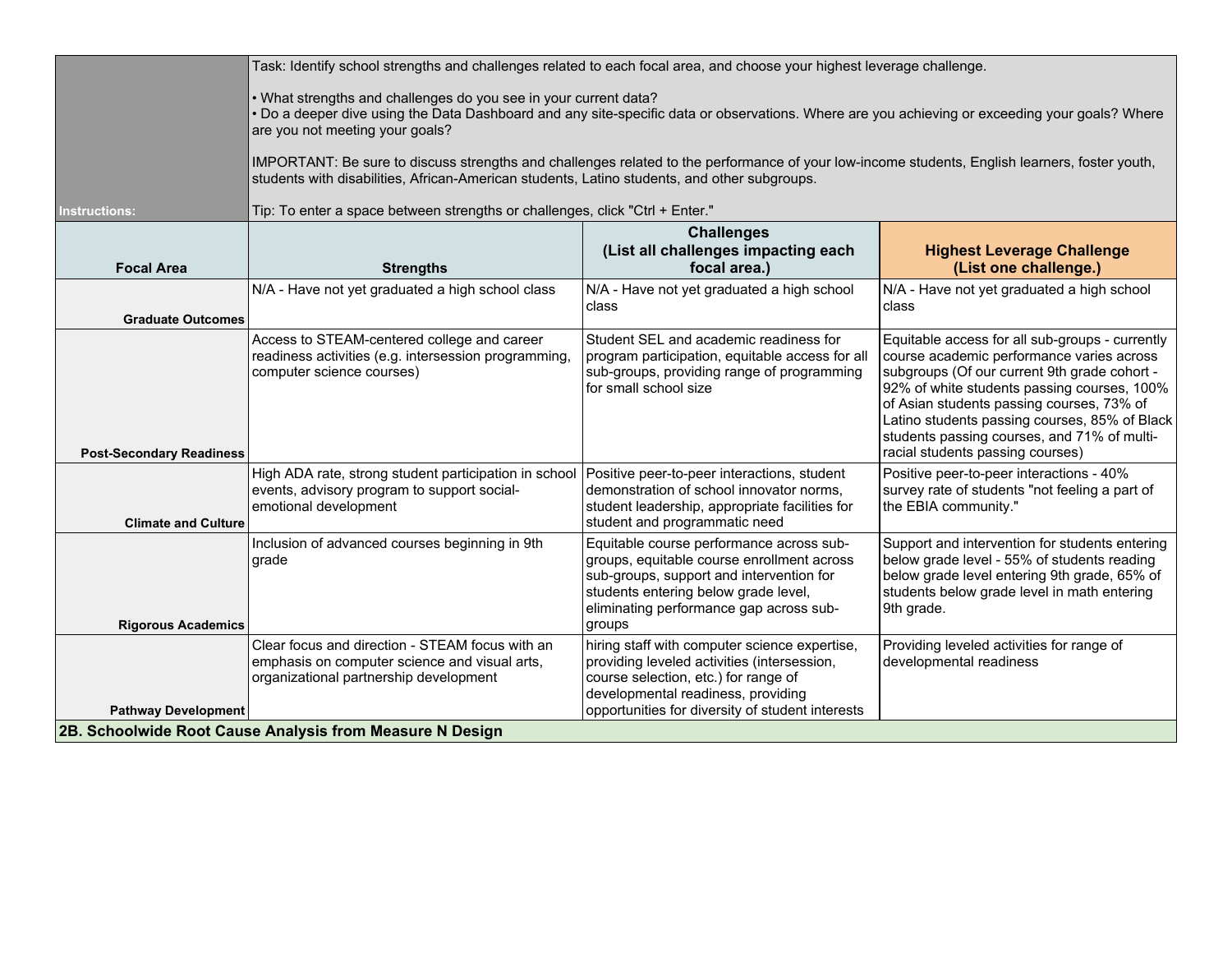|                                 | Task: For your highest leverage challenge in each focal area, think about the root cause(s) of some of the<br>challenges you identified above.                                                                                                                                                                                                                                                                                                                                                                  |                                                                                                                                                                                                                                                                                                                                                                                                                                                                                                                                                                                                                                                                                                                                                                                                                                                                                                                                                                                                                                                                                                                                                                                                                                                                                                                                                                                                                                                           |                                                |  |  |  |  |
|---------------------------------|-----------------------------------------------------------------------------------------------------------------------------------------------------------------------------------------------------------------------------------------------------------------------------------------------------------------------------------------------------------------------------------------------------------------------------------------------------------------------------------------------------------------|-----------------------------------------------------------------------------------------------------------------------------------------------------------------------------------------------------------------------------------------------------------------------------------------------------------------------------------------------------------------------------------------------------------------------------------------------------------------------------------------------------------------------------------------------------------------------------------------------------------------------------------------------------------------------------------------------------------------------------------------------------------------------------------------------------------------------------------------------------------------------------------------------------------------------------------------------------------------------------------------------------------------------------------------------------------------------------------------------------------------------------------------------------------------------------------------------------------------------------------------------------------------------------------------------------------------------------------------------------------------------------------------------------------------------------------------------------------|------------------------------------------------|--|--|--|--|
|                                 | • For each priority, identify at least one root cause for a challenge you listed above.<br>• Focus on causes that the school can control or influence (e.g., we do not consistently provide intervention for low-<br>performing students) rather than larger societal causes (e.g., race, poverty).<br>· Be sure to consider multiple types of data as you identify root causes, and explicitly consider broad, systemic root<br>causes if your school is not meeting performance goals on multiple indicators. |                                                                                                                                                                                                                                                                                                                                                                                                                                                                                                                                                                                                                                                                                                                                                                                                                                                                                                                                                                                                                                                                                                                                                                                                                                                                                                                                                                                                                                                           |                                                |  |  |  |  |
|                                 |                                                                                                                                                                                                                                                                                                                                                                                                                                                                                                                 |                                                                                                                                                                                                                                                                                                                                                                                                                                                                                                                                                                                                                                                                                                                                                                                                                                                                                                                                                                                                                                                                                                                                                                                                                                                                                                                                                                                                                                                           |                                                |  |  |  |  |
|                                 |                                                                                                                                                                                                                                                                                                                                                                                                                                                                                                                 | Note: This section has been pre-populated with your root cause analysis from your current plan. You may need to                                                                                                                                                                                                                                                                                                                                                                                                                                                                                                                                                                                                                                                                                                                                                                                                                                                                                                                                                                                                                                                                                                                                                                                                                                                                                                                                           |                                                |  |  |  |  |
| <b>Instructions:</b>            | revise this analysis to align it to the highest leverage challenge you've identified.                                                                                                                                                                                                                                                                                                                                                                                                                           | <b>Root Cause Analysis Primer.</b>                                                                                                                                                                                                                                                                                                                                                                                                                                                                                                                                                                                                                                                                                                                                                                                                                                                                                                                                                                                                                                                                                                                                                                                                                                                                                                                                                                                                                        | Linked                                         |  |  |  |  |
| <b>Focal Area</b>               | <b>Highest Leverage Challenge</b><br>(from the table above)                                                                                                                                                                                                                                                                                                                                                                                                                                                     | Root Cause Analysis of Highest Leverage Challenge                                                                                                                                                                                                                                                                                                                                                                                                                                                                                                                                                                                                                                                                                                                                                                                                                                                                                                                                                                                                                                                                                                                                                                                                                                                                                                                                                                                                         | Learning<br><b>Criteria</b>                    |  |  |  |  |
| <b>Graduate Outcomes</b>        | N/A - Have not yet graduated a high school class                                                                                                                                                                                                                                                                                                                                                                                                                                                                | N/A - Have not yet graduated a high school class                                                                                                                                                                                                                                                                                                                                                                                                                                                                                                                                                                                                                                                                                                                                                                                                                                                                                                                                                                                                                                                                                                                                                                                                                                                                                                                                                                                                          | Equity/Access/<br>Achievement                  |  |  |  |  |
| <b>Post-Secondary Readiness</b> | Equitable access for all sub-groups                                                                                                                                                                                                                                                                                                                                                                                                                                                                             | Students entering in 9th grade have a diverse range of readiness and experience in<br>non-traditional learning environments (e.g. internships, project-based learning,<br>intersession programming, etc.). This range of readiness and experience results in<br>students either not selecting into pathway programming and/or struggling to find<br>success in these types of programs. Therefore, the 17-18 site plan needs to include<br>further means of "readying" students for these experiences (e.g. advisory<br>programming, scaffolded activities, etc.).                                                                                                                                                                                                                                                                                                                                                                                                                                                                                                                                                                                                                                                                                                                                                                                                                                                                                        | Equity/Access/<br>Achievement                  |  |  |  |  |
| <b>Climate and Culture</b>      | Postive peer-to-peer interactions                                                                                                                                                                                                                                                                                                                                                                                                                                                                               | In our inaugural 9th grade class, 50% of students were returning students from our<br>middle school program. This balance of new and returning students meant that our<br>9th grade class required a culture reset regarding expectations for peer-to-peer<br>interactions, we well as classroom and whole school behavioral expectations. While<br>we were able to norm teacher driven behavioral expectations across classrooms, we<br>have struggled to establish a school culture and climate wherein students upload<br>these expectations in interactions with one another, maintaining a positive and<br>supportive culture amongst peers. In analyzing the root cause of this challenge, we<br>have identified a number of possibilities, including a wide variety of previous school<br>expectations that students must renorm from, a lack of balance in some of our sub-<br>group populations sizes (small number of enrolled girls), and a need for stronger<br>social-emotional curriculum and advisory planning. In surveying staff, 40% indicated<br>that they did not believe there were consistent expectations for and responses to<br>student behavior, and 40% indicated that they believe that students did not feel "part<br>of the EBIA community." Further, experience on a shared campus has meant that we<br>will need to establish more concrete climate and culture practices that include active<br>monitoring of the space. | School<br>Leadership &<br><b>School Vision</b> |  |  |  |  |
| <b>Rigorous Academics</b>       | Support and intervention for students entering below<br>grade level                                                                                                                                                                                                                                                                                                                                                                                                                                             | As we did baseline testing at the start of the school year and gained a clearer picture<br>of new and returning student need, we came to understand that a large percentage of<br>students were performing below grade level, particularly across reading and math<br>(with proficiency rates noted above). While we were able to provide rigorous<br>academic options for students (i.e. access to advanced courses), we found ourselves<br>underprepared to provide adequate support and intervention to below grade level<br>students as surveyed staff indicated that they believed only 65% of students were<br>prepared for A-G coursework. Therefore, the 17-18 site plan needs to include more<br>strategic opportunities to provide intervention and bring students up to grade level,<br>while also continuing to provide them with access to more rigourous and advanced<br>coursework.                                                                                                                                                                                                                                                                                                                                                                                                                                                                                                                                                        | Program of Study<br>& Master<br>Scheduling     |  |  |  |  |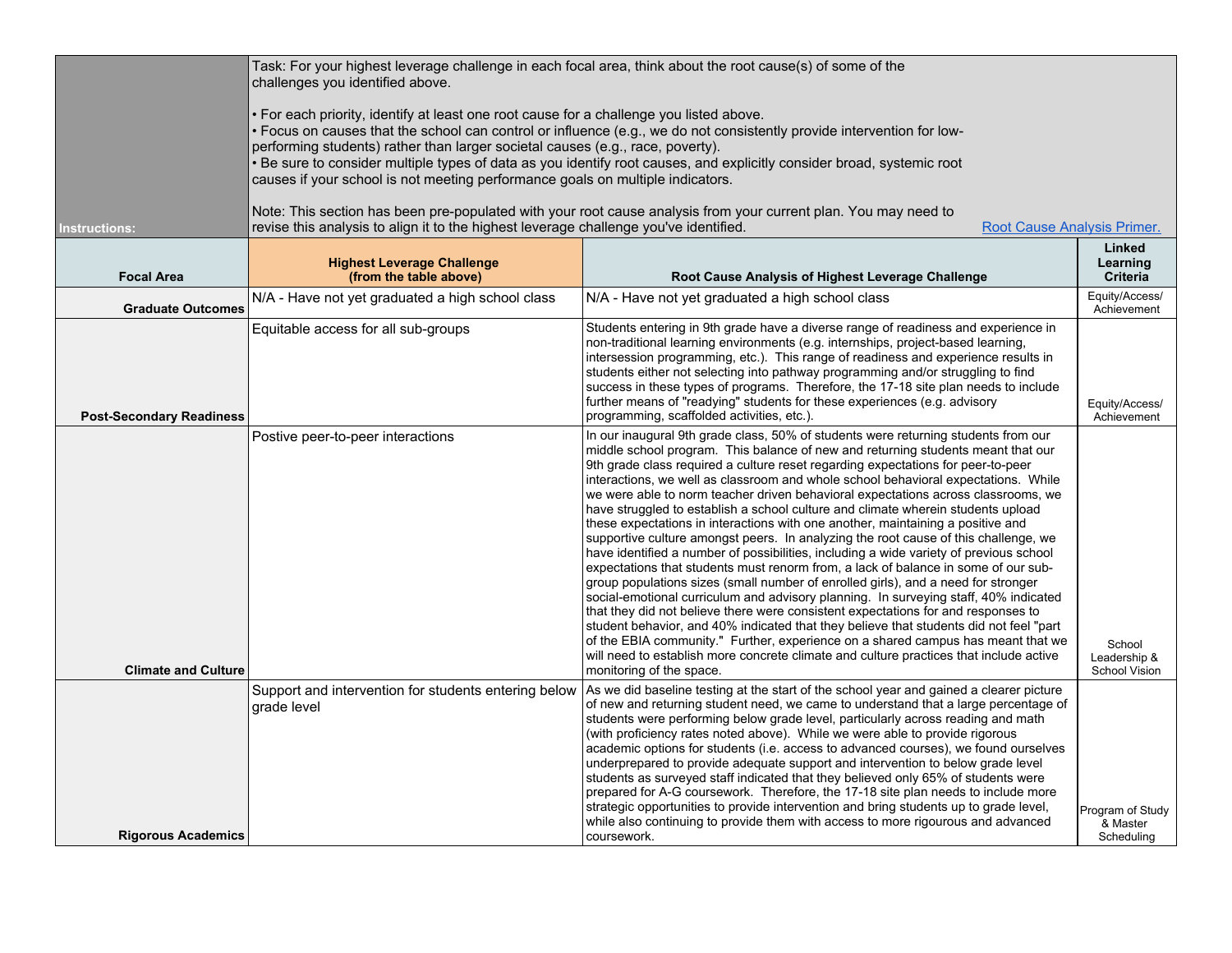|                            | Providing leveled activities for range of<br>I developmental readiness | The launching of our high school intersession program, providing students with<br>STEAM pathway activitites, started pre-programmed activities (e.g. app development),<br>but included an emphasis on student designed internships and independent study.<br>While many students were excited for these more autonomous options, students<br>struggled to design self-directed programs. In surveying students and families, we<br>have come to realize that our 17-18 site plan must include more scaffolded/leveled | Work-Based |
|----------------------------|------------------------------------------------------------------------|-----------------------------------------------------------------------------------------------------------------------------------------------------------------------------------------------------------------------------------------------------------------------------------------------------------------------------------------------------------------------------------------------------------------------------------------------------------------------------------------------------------------------|------------|
| <b>Pathway Development</b> |                                                                        | pathway opportunities to support student engagement.                                                                                                                                                                                                                                                                                                                                                                                                                                                                  | Learning   |

#### **3. EQUITY IMPERATIVE FOR YOUR SITE** *Complete this by:* **February 1, 2017**

As you develop your Site Plan, it can be helpful to identify an equity imperative that will support your decision making as a leader. Please enter an equity imperative that can be shared *with your teams and will serve as a final test for your plan Do your plan goals and strategies address your equity imperative? (The equity imperative will not appear in the final version of your SPSA but can help guide your planning.)*

| <b>Equity Imperative</b>                                                                                      | What will be true in three years if you continue to focus on this imperative?                                 |
|---------------------------------------------------------------------------------------------------------------|---------------------------------------------------------------------------------------------------------------|
|                                                                                                               | All of our annual school goal targets will be met -                                                           |
| <b>Ensuring that students from underrepresented demographic</b>                                               | 100% of seniors apply to college                                                                              |
| groups have access to STEAM-based college and career                                                          | 75% of students reporting feeling connected to at least one adult at school                                   |
| readiness experiences in order to ensure adequate preparation 80% of students complete at least one AP course |                                                                                                               |
| for college majors and careers in those fields.                                                               | 100% of students complete at least one independent study/internship across their 9-12 intersession experience |

## **4. ANNUAL SCHOOL GOALS** *Complete this by:* **February 1, 2017**

*Identify one annual SPSA goal for each focal area. Goals should be specific, measurable, and achievable within the plan's one-year timeframe. For each goal, enter an indicator for which you will be able to see short-term annual progress. You may choose from the drop-down list or enter your own indicator.*

| <b>FOCAL AREA</b>               | Long-Term Goal for 2020                                                                                          | <b>Indicator</b>            | <b>Target Student</b><br>Group | 2015-16<br><b>Baseline</b> | 2016-17 Target | 2017-18 Target | <b>Related WASC</b><br>Goal                                                                                                     |
|---------------------------------|------------------------------------------------------------------------------------------------------------------|-----------------------------|--------------------------------|----------------------------|----------------|----------------|---------------------------------------------------------------------------------------------------------------------------------|
| Graduate Outcomes               | 90% of students graduate on time                                                                                 | <b>Graduation Rate</b>      | All Students                   | N/A                        | N/A            | N/A            | Was granted initial<br>WASC accreditation<br>in February of 2017,<br>have not yet<br>participated in the<br>self-study process. |
| <b>Post-Secondary Readiness</b> | 100% of seniors apply to college                                                                                 | <b>Graduation Rate</b>      | All Students                   | N/A                        | N/A            | N/A            | Was granted initial<br>WASC accreditation<br>in February of 2017,<br>have not yet<br>participated in the<br>self-study process. |
| <b>Climate and Culture</b>      | 75% of students reporting feeling connected to at least<br>one adult at school                                   | Culture/Climate:<br>Student | All Students                   | N/A                        | 50%            | 60%            | Was granted initial<br>WASC accreditation<br>in February of 2017,<br>have not yet<br>participated in the<br>self-study process. |
| <b>Rigorous Academics</b>       | 80% of students complete at least one AP course                                                                  | AP Course<br>Performance    | All Students                   | N/A                        | 33%            | 40%            | Was granted initial<br>WASC accreditation<br>in February of 2017,<br>have not yet<br>participated in the<br>self-study process. |
| <b>Pathway Development</b>      | 100% of students complete at least one independent<br>study/internship across their 9-12 intersession experience | Pathway<br>Participation    | All Students                   | N/A                        | 33%            | 40%            | Was granted initial<br>WASC accreditation<br>in February of 2017,<br>have not yet<br>participated in the<br>self-study process. |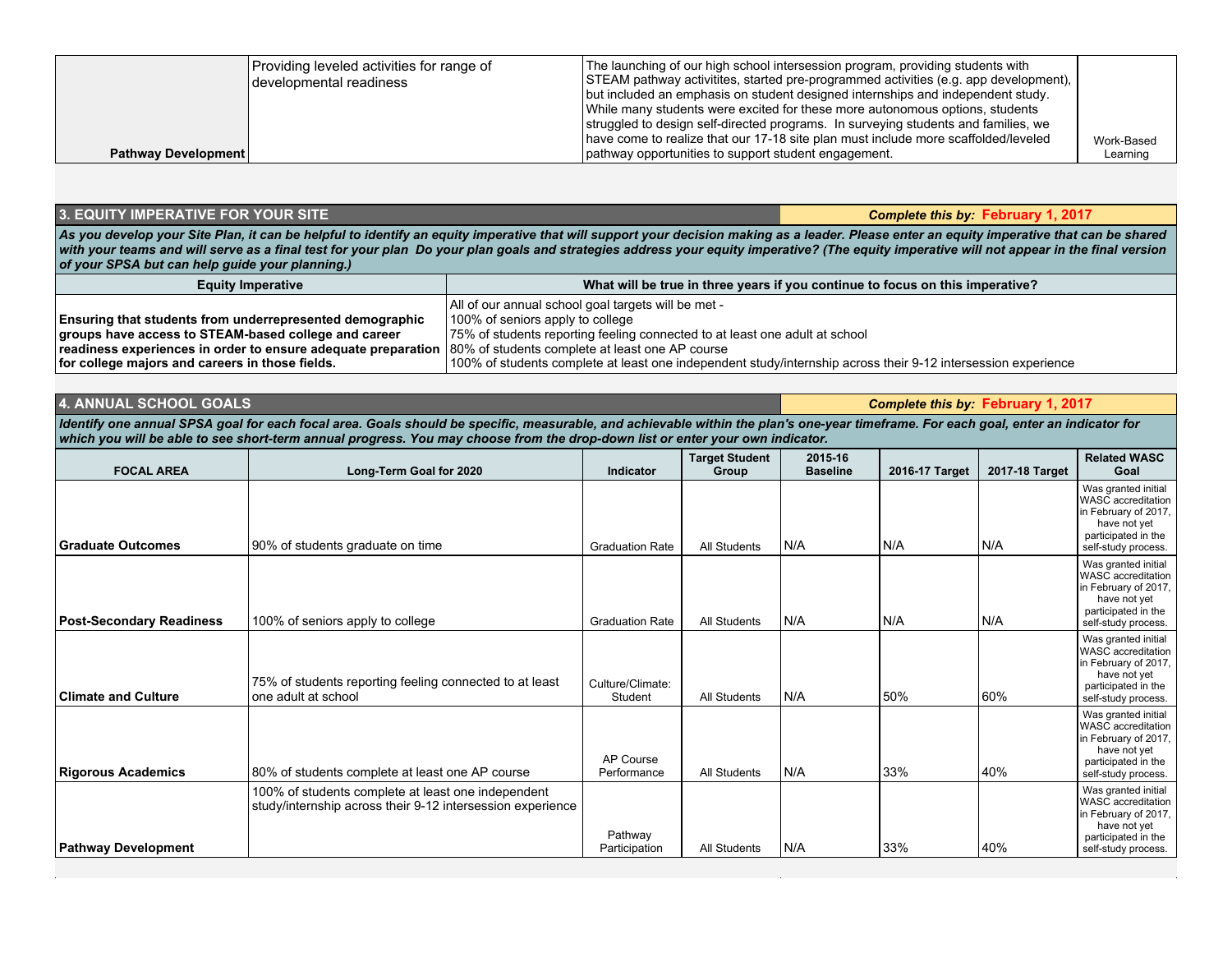| <b>5. STRATEGIES</b>                                                                                                                                                                                                                                                                                  |                                                                                                                                                                                                                                                                                                      |                                                                 | Complete this by: February 1, 2017                              |  |
|-------------------------------------------------------------------------------------------------------------------------------------------------------------------------------------------------------------------------------------------------------------------------------------------------------|------------------------------------------------------------------------------------------------------------------------------------------------------------------------------------------------------------------------------------------------------------------------------------------------------|-----------------------------------------------------------------|-----------------------------------------------------------------|--|
|                                                                                                                                                                                                                                                                                                       | <b>Focused Annual Plan (FAP) Major Improvement Strategies</b>                                                                                                                                                                                                                                        |                                                                 |                                                                 |  |
| and allow you to meet your goals.                                                                                                                                                                                                                                                                     | Identify four major improvement strategies that will guide your programs and professional development for the year                                                                                                                                                                                   | <b>1st Linked Learning</b><br><b>Implementation Criteria</b>    | <b>2nd Linked Learning</b><br><b>Implementation Criteria</b>    |  |
|                                                                                                                                                                                                                                                                                                       | Schoolwide Language &   Inclusion of blended learning tools as a support for core academic instruction, and in order to<br>Literacy Improvement   further personalize learning and provide targeted instructional intervention to students who<br><b>Strategy:</b> are performing below grade level. | Building a Rigorous Academic Core:<br><b>Student Conditions</b> | Building a Rigorous Academic Core:<br><b>Teacher Conditions</b> |  |
| Inclusion of blended learning tools as a support for core academic instruction, and in order to<br>further personalize learning and provide targeted instructional intervention to students who<br><b>Schoolwide Mathematics</b><br>are performing below grade level.<br><b>Improvement Strategy:</b> |                                                                                                                                                                                                                                                                                                      | Building a Rigorous Academic Core:<br><b>Student Conditions</b> | Building a Rigorous Academic Core:<br><b>Teacher Conditions</b> |  |
| <b>Culture &amp; Climate/SEL</b><br><b>Improvement Strategy:</b>                                                                                                                                                                                                                                      | Developing our 9-12 advisory and social-emotional learning scope and sequence to ensure a<br>strong focus on college planning and high school course academic counseling.                                                                                                                            | Personalized Student Support                                    | Equity/Access/ Achievement                                      |  |
| To design and run a thrice yearly intersession program that supports students in having<br><b>Pathway Development/</b><br>access to work based learning projects in STEAM field either via independent study,<br><b>Implementation Strategy:</b><br>internships or school based programming           |                                                                                                                                                                                                                                                                                                      | Work-Based Learning                                             | School Leadership & School Vision                               |  |
|                                                                                                                                                                                                                                                                                                       |                                                                                                                                                                                                                                                                                                      |                                                                 |                                                                 |  |
|                                                                                                                                                                                                                                                                                                       | <b>Measure N Design Features</b>                                                                                                                                                                                                                                                                     | <b>1st Linked Learning</b>                                      | 2nd Linked Learning                                             |  |
|                                                                                                                                                                                                                                                                                                       | Identify up to three Measure N design features that support your goals.                                                                                                                                                                                                                              | <b>Implementation Criteria</b>                                  | <b>Implementation Criteria</b>                                  |  |
| Measure N Design Feature #1: Intersession Program                                                                                                                                                                                                                                                     |                                                                                                                                                                                                                                                                                                      | Work-Based Learning                                             | School Leadership & School Vision                               |  |
| Measure N Design Feature #2:   Integration of AP courses                                                                                                                                                                                                                                              |                                                                                                                                                                                                                                                                                                      | Program of Study & Master<br>Scheduling                         | Building a Rigorous Academic Core:<br><b>Student Conditions</b> |  |
|                                                                                                                                                                                                                                                                                                       | Measure N Design Feature #3 STEAM Pathway Development                                                                                                                                                                                                                                                | Program of Study & Master<br>Scheduling                         | Equity/Access/ Achievement                                      |  |
|                                                                                                                                                                                                                                                                                                       | <b>Signature Elements (Established Practices)</b>                                                                                                                                                                                                                                                    |                                                                 |                                                                 |  |
|                                                                                                                                                                                                                                                                                                       | Identify up to three established signature elements that support your goals.                                                                                                                                                                                                                         | <b>1st Linked Learning</b><br><b>Implementation Criteria</b>    | 2nd Linked Learning<br><b>Implementation Criteria</b>           |  |
| <b>Signature Element #1</b>                                                                                                                                                                                                                                                                           | (Established): Project based learning                                                                                                                                                                                                                                                                | Work-Based Learning                                             | School Leadership & School Vision                               |  |
| <b>Signature Element #2</b>                                                                                                                                                                                                                                                                           | (Established): Blended learning                                                                                                                                                                                                                                                                      | Personalized Student Support                                    | Building a Rigorous Academic Core:<br><b>Student Conditions</b> |  |
| <b>Signature Element #3</b>                                                                                                                                                                                                                                                                           | (Established): Equitable course access for all students                                                                                                                                                                                                                                              | Personalized Student Support                                    | Equity/Access/ Achievement                                      |  |
|                                                                                                                                                                                                                                                                                                       |                                                                                                                                                                                                                                                                                                      |                                                                 |                                                                 |  |
| <b>6. STRATEGIC ACTIONS TO IMPLEMENT STRATEGIES</b>                                                                                                                                                                                                                                                   |                                                                                                                                                                                                                                                                                                      |                                                                 | Complete this by: February 1, 2017                              |  |
|                                                                                                                                                                                                                                                                                                       | Task: Document strategic actions to support the school's major improvement strategies, design features, signature elements, and other planned<br>activities.                                                                                                                                         |                                                                 |                                                                 |  |
|                                                                                                                                                                                                                                                                                                       | Target Student Group: For each action, choose a primary student group that you expect to benefit.                                                                                                                                                                                                    |                                                                 |                                                                 |  |
| Title I Requirements: If this action addresses a Title I requirement, choose that requirement from the drop-down menu to help guide OAP's review of                                                                                                                                                   |                                                                                                                                                                                                                                                                                                      |                                                                 |                                                                 |  |

your plan for compliance. This drop-down shows OAP where to look to ensure that you have met all requirements. Please make sure that if you have selected a requirement from this list that the language in your practice reflects this (e.g., if you say this is Teacher PD, one of your practices in

REQUIRED: Every school must have at least one practice that addresses each of the Title I Schoolwide Program (SWP) requirements listed in the

**Instructions:**

this line must describe PD for teachers).

column on the right.

 *Schoolwide Language & Literacy Improvement Strategy:*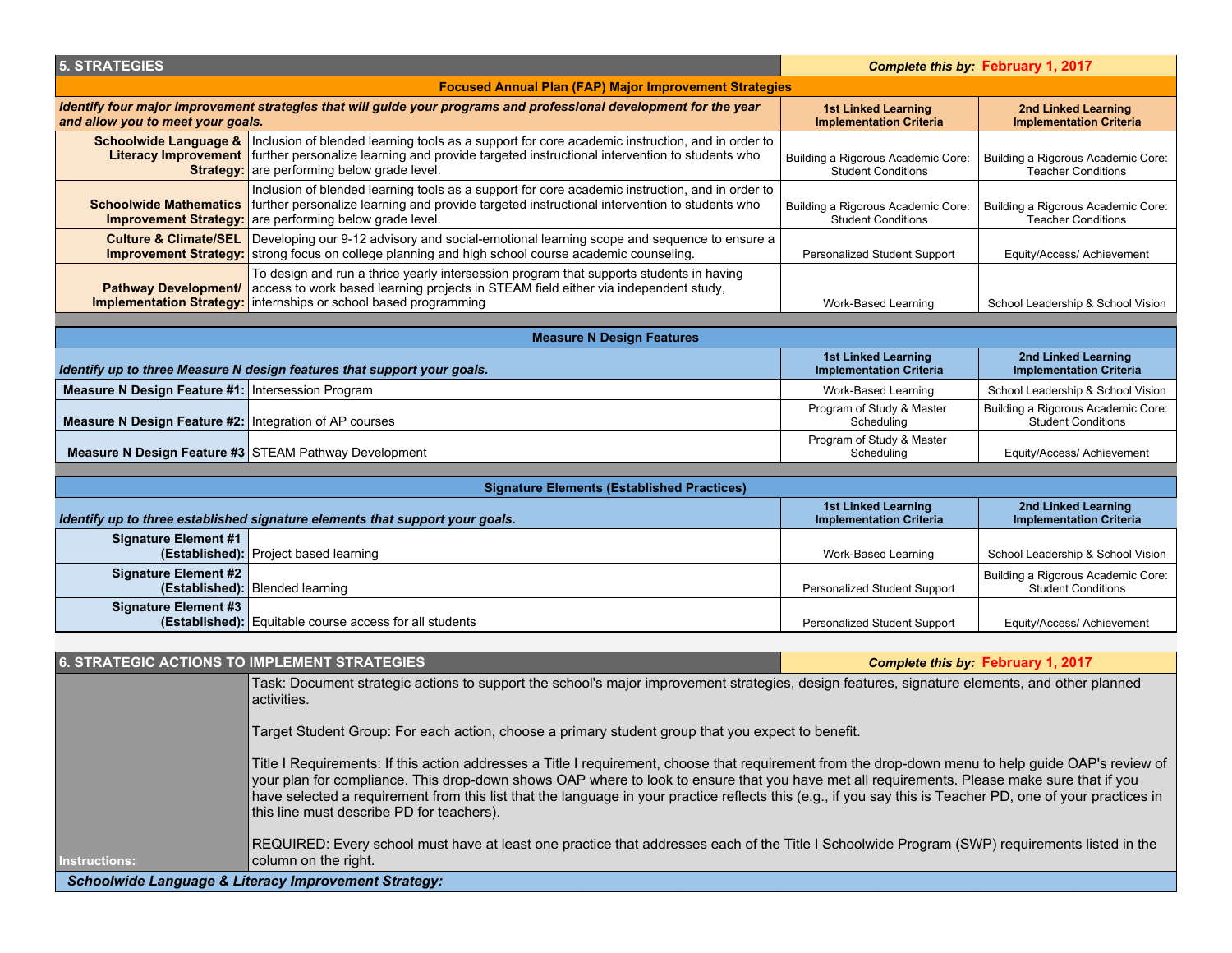| <b>Strategic Action</b>                                                                                                                                                           | <b>Associated LCAP</b><br><b>Action Area (required</b><br>for all funded actions) | <b>Primary Target</b><br><b>Student Group</b><br>for This Action | If this requires<br>funding, what is<br>the funding<br>source? | <b>Dollar Amount</b><br>or FTE<br><b>Allocation</b> | <b>Object Code</b>      | <b>Which strategy</b><br>does this<br>practice<br>support?                                                                                                                                                                                                                     | Title 1<br><b>Requirement</b><br><b>Addressed by</b><br>Practices (if any) |
|-----------------------------------------------------------------------------------------------------------------------------------------------------------------------------------|-----------------------------------------------------------------------------------|------------------------------------------------------------------|----------------------------------------------------------------|-----------------------------------------------------|-------------------------|--------------------------------------------------------------------------------------------------------------------------------------------------------------------------------------------------------------------------------------------------------------------------------|----------------------------------------------------------------------------|
| Implementation of literacy intervention blended learning tools across<br>ELA and history courses to support below grade level literacy<br>development.                            | A3.2: Reading<br>Intervention                                                     | Other                                                            | Measure N                                                      | \$20,000.00                                         | Educational<br>Software | Inclusion of<br>blended<br>learning tools<br>as a support for<br>core academic<br>instruction, and<br>in order to<br>further<br>personalize<br>learning and<br>provide targeted<br>instructional<br>intervention to<br>students who<br>are performing<br>below grade<br>level. | Differentiation<br>for Low-<br>Performing<br><b>Students</b>               |
| Implementation of A-G aligned course and credit recovery blended<br>learning tool throughout intersession, summer school and<br>independent study courses.                        | A1.3: A-G Completion                                                              | Other                                                            | Measure N                                                      | \$5,000.00                                          | Educational<br>Software | Inclusion of<br>blended<br>learning tools<br>as a support for<br>core academic<br>instruction, and<br>in order to<br>further<br>personalize<br>learning and<br>provide targeted<br>instructional<br>intervention to<br>students who<br>are performing<br>below grade<br>level. | Extended<br>Learning Time                                                  |
| Use of the personalized learning plan process in advisories as a<br>means of tracking student growth on blended learning tools to<br>ensure movement towards grade level mastery. | A2.8: Data &<br>Assessment                                                        | All Students                                                     | Measure N                                                      | N/A                                                 | N/A                     | Inclusion of<br>blended<br>learning tools<br>as a support for<br>core academic<br>instruction, and<br>in order to<br>further<br>personalize<br>learning and<br>provide targeted<br>instructional<br>intervention to<br>students who<br>are performing<br>below grade<br>level. | Extended<br>Learning Time                                                  |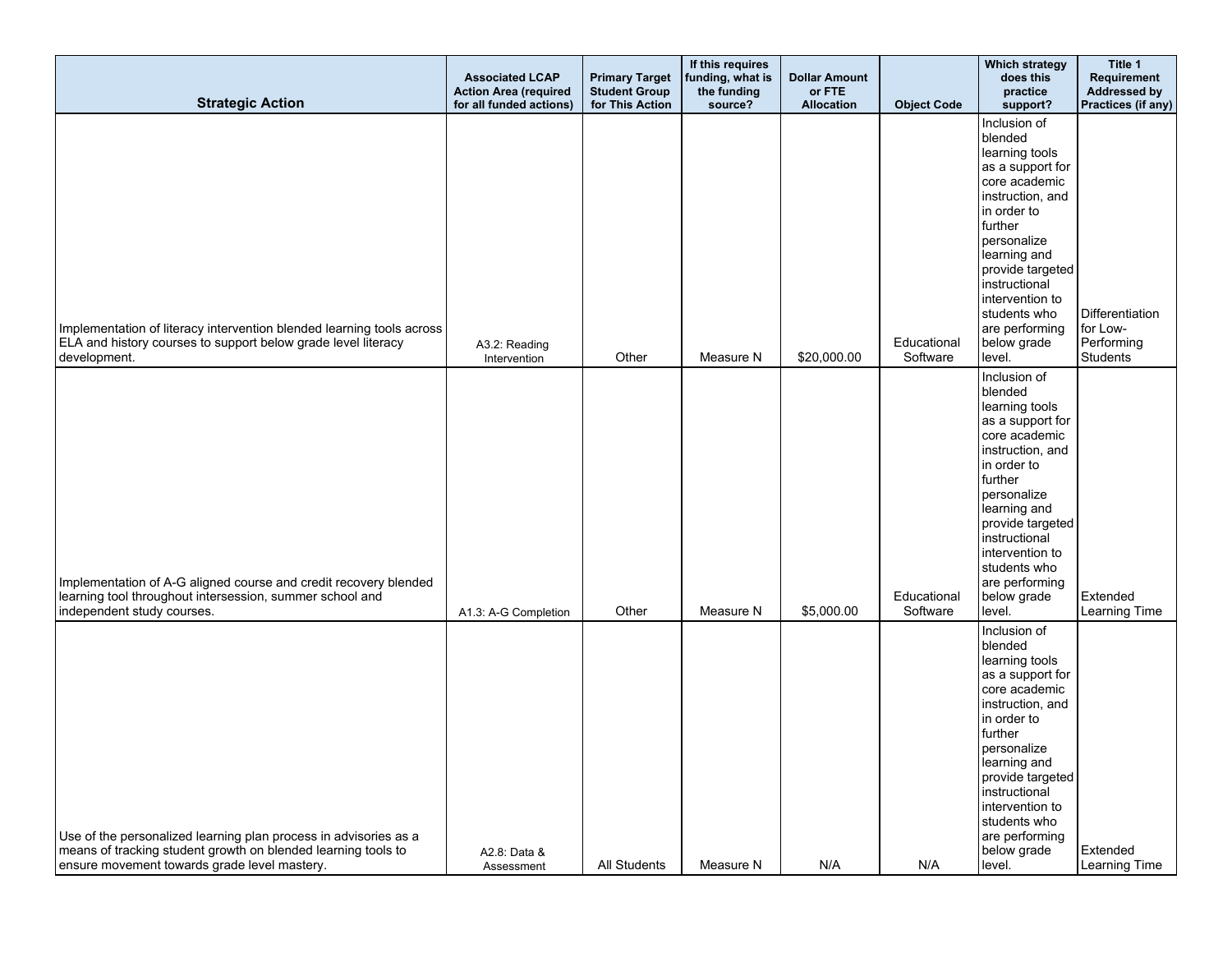| Develop a language and literacy intervention track that<br>accompanies blended learning tool implementation and is targeted<br>at language acquisition for ELL students.                                                                                                        | A4.1: English Learner<br>Reclassification                       | English<br>Learners | Measure N | N/A         | N/A                         | Inclusion of<br>blended<br>learning tools<br>as a support for<br>core academic<br>instruction, and<br>in order to<br>further<br>personalize<br>learning and<br>provide targeted<br>instructional<br>intervention to<br>students who<br>are performing<br>below grade<br>level. | Targeted<br>Support for<br><b>ELLS</b> |
|---------------------------------------------------------------------------------------------------------------------------------------------------------------------------------------------------------------------------------------------------------------------------------|-----------------------------------------------------------------|---------------------|-----------|-------------|-----------------------------|--------------------------------------------------------------------------------------------------------------------------------------------------------------------------------------------------------------------------------------------------------------------------------|----------------------------------------|
| Implementation of literacy extension blended learning tools across<br>ELA and history courses to support above grade level literacy<br>development.                                                                                                                             | A3.1: Blended Learning                                          | Other               | Measure N | \$20,000.00 | Educational<br>Software     | Inclusion of<br>blended<br>learning tools<br>as a support for<br>core academic<br>instruction, and<br>in order to<br>further<br>personalize<br>learning and<br>provide targeted<br>instructional<br>intervention to<br>students who<br>are performing<br>below grade<br>level. | Differentiation<br>for GATE            |
| Create and implement pre-service and intersession professional<br>development plan for teachers that focuses on ways in which use of<br>blended learning tools can be integrated into classroom instruction<br>and paired with classroom based literacy development techniques. | A2.5: Teacher<br>Professional<br>Development for CCSS<br>& NGSS | <b>All Students</b> | Measure N | N/A         | Professional<br>Development | Inclusion of<br>blended<br>learning tools<br>as a support for<br>core academic<br>instruction, and<br>in order to<br>further<br>personalize<br>learning and<br>provide targeted<br>instructional<br>intervention to<br>students who<br>are performing<br>below grade<br>level. | Teacher PD                             |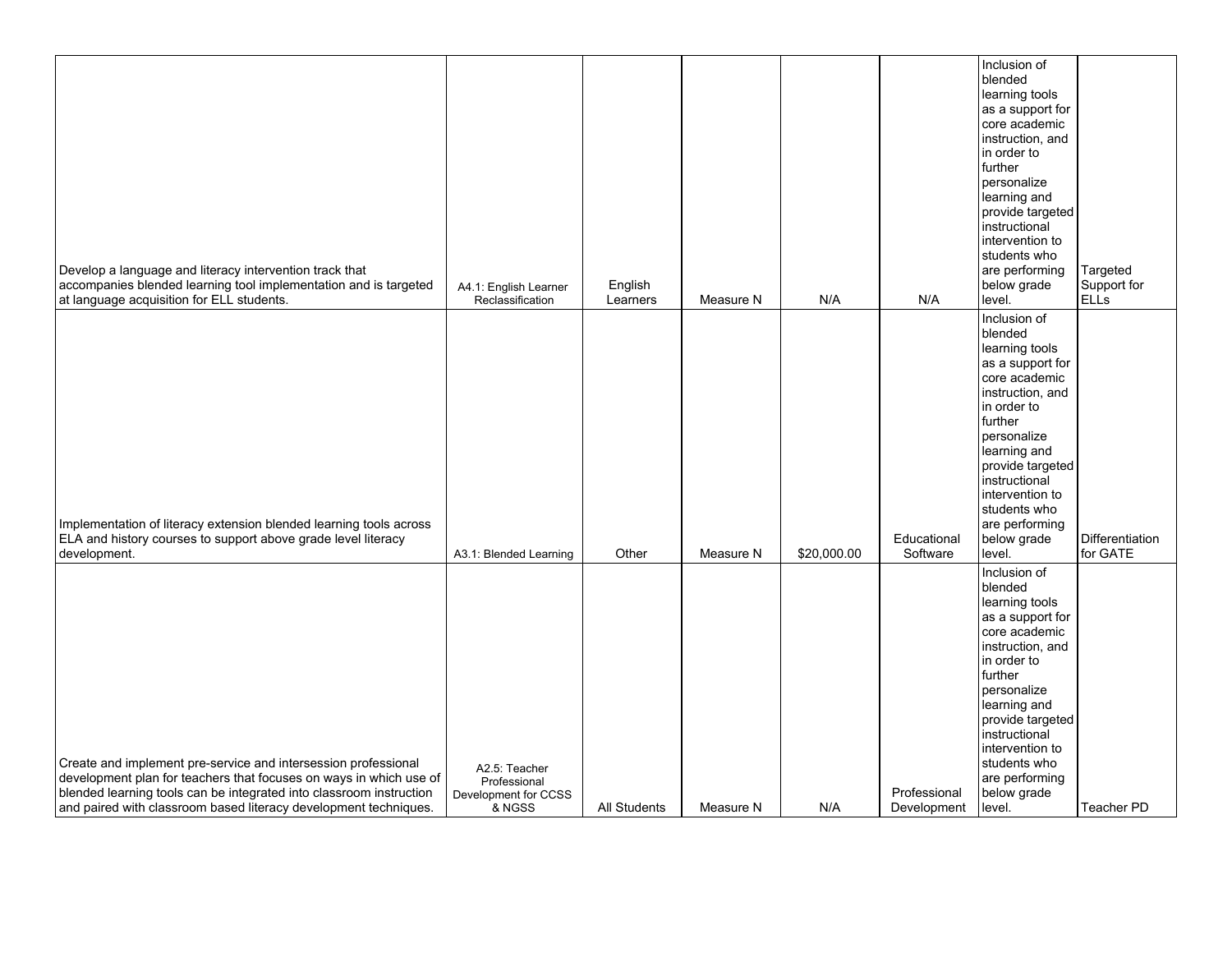| Hold parent education and feedback events that review the use of<br>blended learning tools to support literacy instruction and connect<br>literacy develop to college and career readiness. | A3.3: Family<br>Engagement focused on<br>Literacy Development | All Students | Measure N | N/A | N/A | Inclusion of<br>blended<br>learning tools<br>as a support for<br>core academic<br>instruction, and<br>in order to<br>l further<br>personalize<br>learning and<br>provide targeted<br>instructional<br>intervention to<br>students who<br>are performing<br>below grade<br>level. | Family<br>Engagement |
|---------------------------------------------------------------------------------------------------------------------------------------------------------------------------------------------|---------------------------------------------------------------|--------------|-----------|-----|-----|----------------------------------------------------------------------------------------------------------------------------------------------------------------------------------------------------------------------------------------------------------------------------------|----------------------|
|                                                                                                                                                                                             |                                                               |              |           |     |     |                                                                                                                                                                                                                                                                                  |                      |
|                                                                                                                                                                                             |                                                               |              |           |     |     |                                                                                                                                                                                                                                                                                  |                      |
|                                                                                                                                                                                             |                                                               |              |           |     |     |                                                                                                                                                                                                                                                                                  |                      |
|                                                                                                                                                                                             |                                                               |              |           |     |     |                                                                                                                                                                                                                                                                                  |                      |
|                                                                                                                                                                                             |                                                               |              |           |     |     |                                                                                                                                                                                                                                                                                  |                      |
|                                                                                                                                                                                             |                                                               |              |           |     |     |                                                                                                                                                                                                                                                                                  |                      |
|                                                                                                                                                                                             |                                                               |              |           |     |     |                                                                                                                                                                                                                                                                                  |                      |
|                                                                                                                                                                                             |                                                               |              |           |     |     |                                                                                                                                                                                                                                                                                  |                      |

| <b>Schoolwide Mathematics Improvement Strategy:</b>              |                                              |                                                                  |                                                                |                                                     |                    |                                                                                                                                                                                                                                                                      |                                                              |
|------------------------------------------------------------------|----------------------------------------------|------------------------------------------------------------------|----------------------------------------------------------------|-----------------------------------------------------|--------------------|----------------------------------------------------------------------------------------------------------------------------------------------------------------------------------------------------------------------------------------------------------------------|--------------------------------------------------------------|
| <b>Strategic Action</b>                                          | <b>Associated LCAP</b><br><b>Action Area</b> | <b>Primary Target</b><br><b>Student Group</b><br>for This Action | If this requires<br>funding, what is<br>the funding<br>source? | <b>Dollar Amount</b><br>or FTE<br><b>Allocation</b> | <b>Object Code</b> | Which strategy<br>does this<br>practice<br>support?                                                                                                                                                                                                                  | Title 1<br>Requirement<br>Addressed by<br>Practices (if any) |
| Implementation of math intervention blended learning tool across | A2.1: Implementation of                      |                                                                  |                                                                |                                                     | Educational        | Inclusion of<br>blended<br>learning tools<br>as a support for<br>core academic<br>instruction, and<br>in order to<br>further<br>personalize<br>learning and<br>provide targeted<br>instructional<br>intervention to<br>students who<br>are performing<br>below grade | Differentiation<br>for Low-<br>Performing                    |
| math courses.                                                    | <b>CCSS &amp; NGSS</b>                       | Other                                                            | Measure N                                                      | \$5,000.00                                          | Software           | level.                                                                                                                                                                                                                                                               | Students                                                     |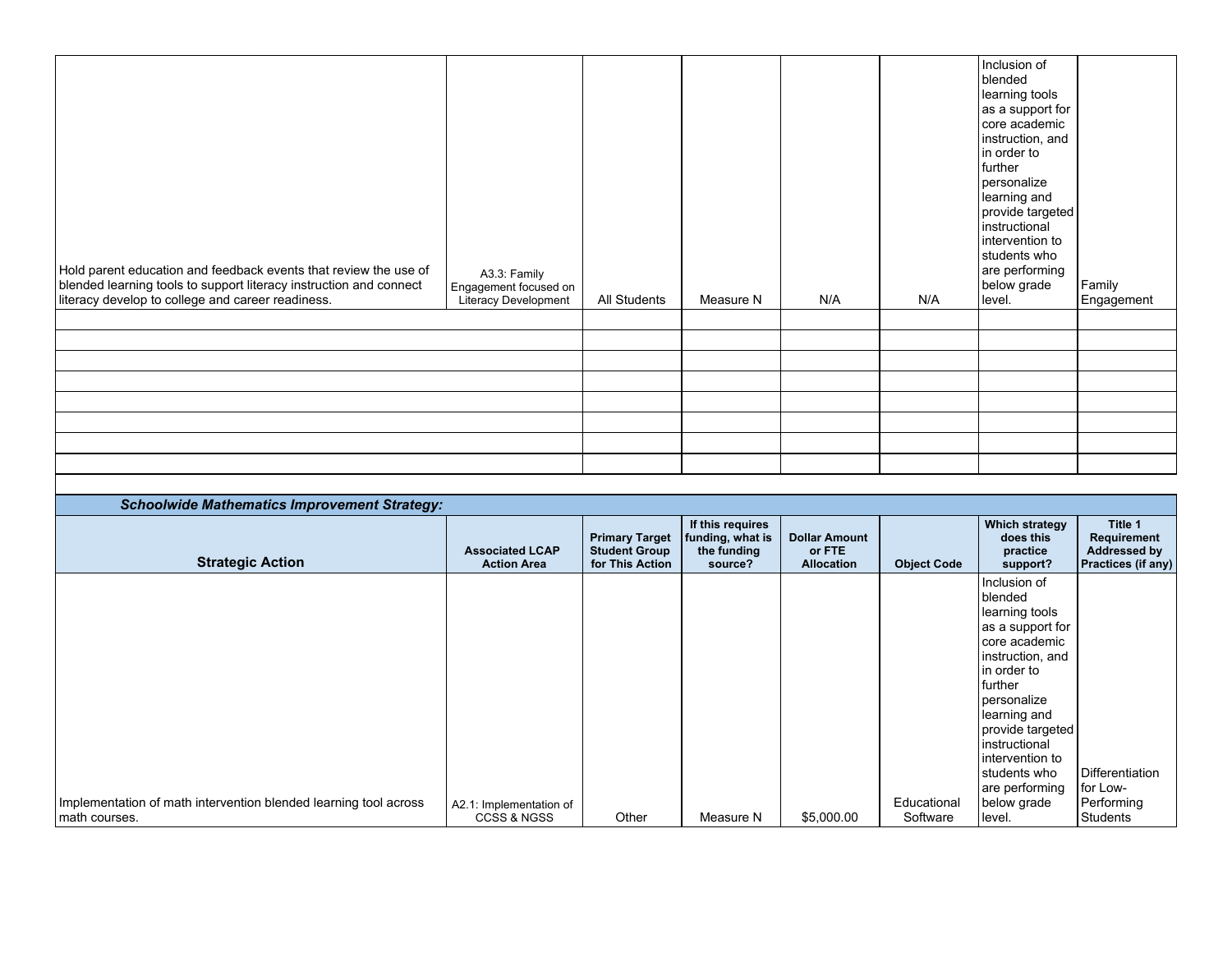| Implementation of A-G aligned course and credit recovery blended<br>learning tool throughout intersession, summer school and<br>independent study courses.                        | A1.3: A-G Completion                      | Other               | Measure N | \$5,000.00 | Educational<br>Software | Inclusion of<br>blended<br>learning tools<br>as a support for<br>core academic<br>instruction, and<br>in order to<br>I further<br>personalize<br>learning and<br>provide targeted<br>instructional<br>intervention to<br>students who<br>are performing<br>below grade<br>level. | Extended<br>Learning Time              |
|-----------------------------------------------------------------------------------------------------------------------------------------------------------------------------------|-------------------------------------------|---------------------|-----------|------------|-------------------------|----------------------------------------------------------------------------------------------------------------------------------------------------------------------------------------------------------------------------------------------------------------------------------|----------------------------------------|
| Use of the personalized learning plan process in advisories as a<br>means of tracking student growth on blended learning tools to<br>ensure movement towards grade level mastery. | A2.8: Data &<br>Assessment                | <b>All Students</b> | Measure N | N/A        | N/A                     | Inclusion of<br>blended<br>learning tools<br>as a support for<br>core academic<br>instruction, and<br>in order to<br>further<br>personalize<br>learning and<br>provide targeted<br>instructional<br>intervention to<br>students who<br>are performing<br>below grade<br>level.   | Extended<br>Learning Time              |
| Develop a math intervention track that accompanies blended<br>learning tool implementation and is targeted at language acquisition<br>for ELL students.                           | A4.1: English Learner<br>Reclassification | English<br>Learners | Other     | N/A        | N/A                     | Inclusion of<br>blended<br>learning tools<br>as a support for<br>core academic<br>instruction, and<br>in order to<br>I further<br>personalize<br>learning and<br>provide targeted<br>instructional<br>intervention to<br>students who<br>are performing<br>below grade<br>level. | Targeted<br>Support for<br><b>ELLS</b> |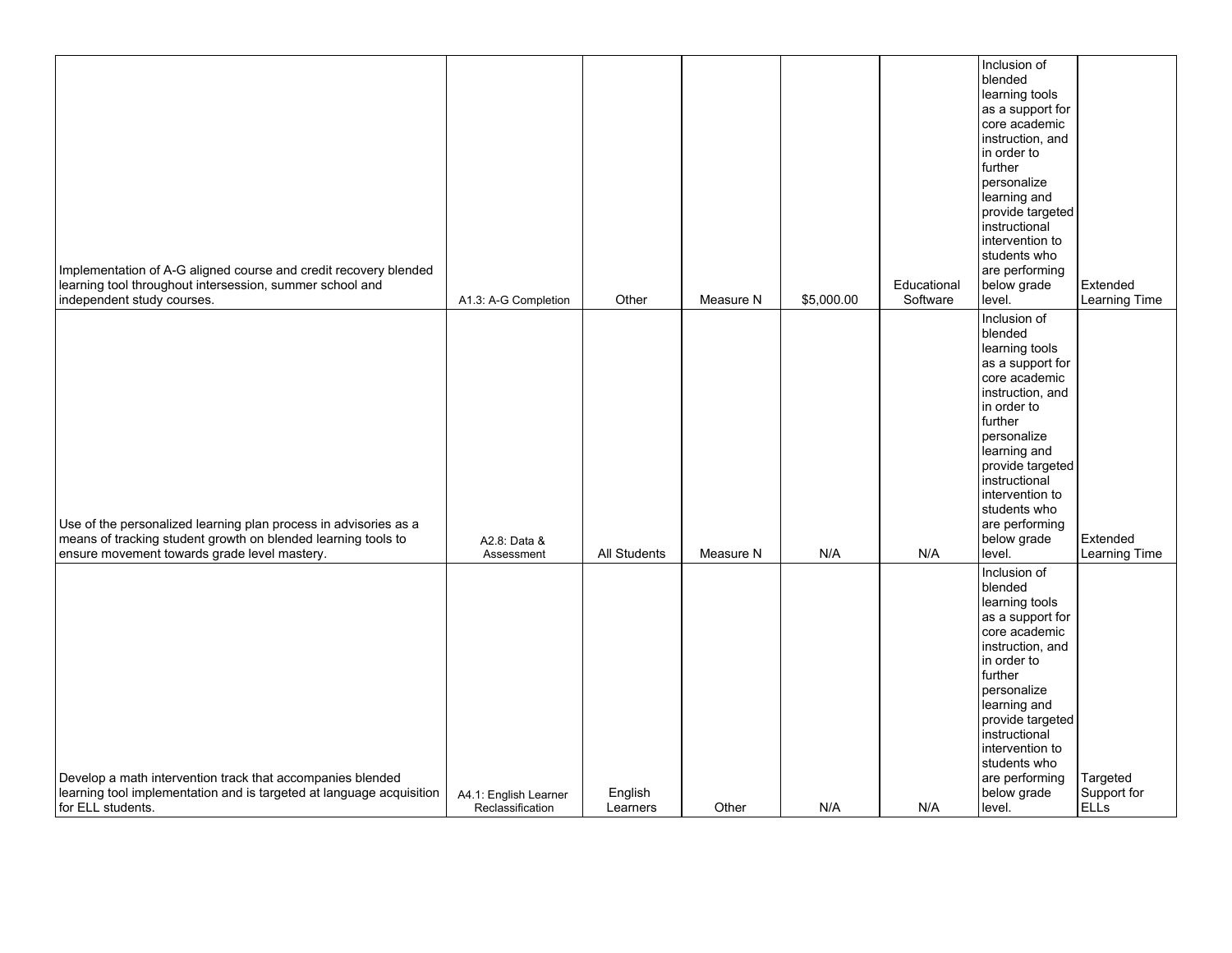| Implementation of math extension blended learning tools across<br>math courses to support above grade level literacy development.                                                                                                                                           | A3.1: Blended Learning                                                  | Other        | Measure N      | \$20,000.00 | Educational<br>Software | Inclusion of<br>blended<br>learning tools<br>as a support for<br>core academic<br>instruction, and<br>in order to<br>further<br>personalize<br>learning and<br>provide targeted<br>instructional<br>intervention to<br>students who<br>are performing<br>below grade<br>level. | Differentiation<br>for GATE |
|-----------------------------------------------------------------------------------------------------------------------------------------------------------------------------------------------------------------------------------------------------------------------------|-------------------------------------------------------------------------|--------------|----------------|-------------|-------------------------|--------------------------------------------------------------------------------------------------------------------------------------------------------------------------------------------------------------------------------------------------------------------------------|-----------------------------|
| Create and implement pre-service and intersession professional<br>development plan for teachers that focuses on ways in which use of<br>blended learning tools can be integrated into classroom instruction<br>and paired with classroom based math development techniques. | A2.5: Teacher<br>Professional<br>Development for CCSS                   | All Students |                |             | Professional            | Inclusion of<br>blended<br>learning tools<br>as a support for<br>core academic<br>instruction, and<br>in order to<br>further<br>personalize<br>learning and<br>provide targeted<br>instructional<br>intervention to<br>students who<br>are performing<br>below grade<br>level. | Teacher PD                  |
| Hold parent education and feedback events that review the use of<br>blended learning tools to support math instruction and connect math<br>skills develop to college and career readiness.                                                                                  | & NGSS<br>A3.3: Family<br>Engagement focused on<br>Literacy Development | All Students | Other<br>Other | N/A<br>N/A  | Development<br>N/A      | Inclusion of<br>blended<br>learning tools<br>as a support for<br>core academic<br>instruction, and<br>in order to<br>further<br>personalize<br>learning and<br>provide targeted<br>instructional<br>intervention to<br>students who<br>are performing<br>below grade<br>level. | Family<br>Engagement        |
|                                                                                                                                                                                                                                                                             |                                                                         |              |                |             |                         |                                                                                                                                                                                                                                                                                |                             |
|                                                                                                                                                                                                                                                                             |                                                                         |              |                |             |                         |                                                                                                                                                                                                                                                                                |                             |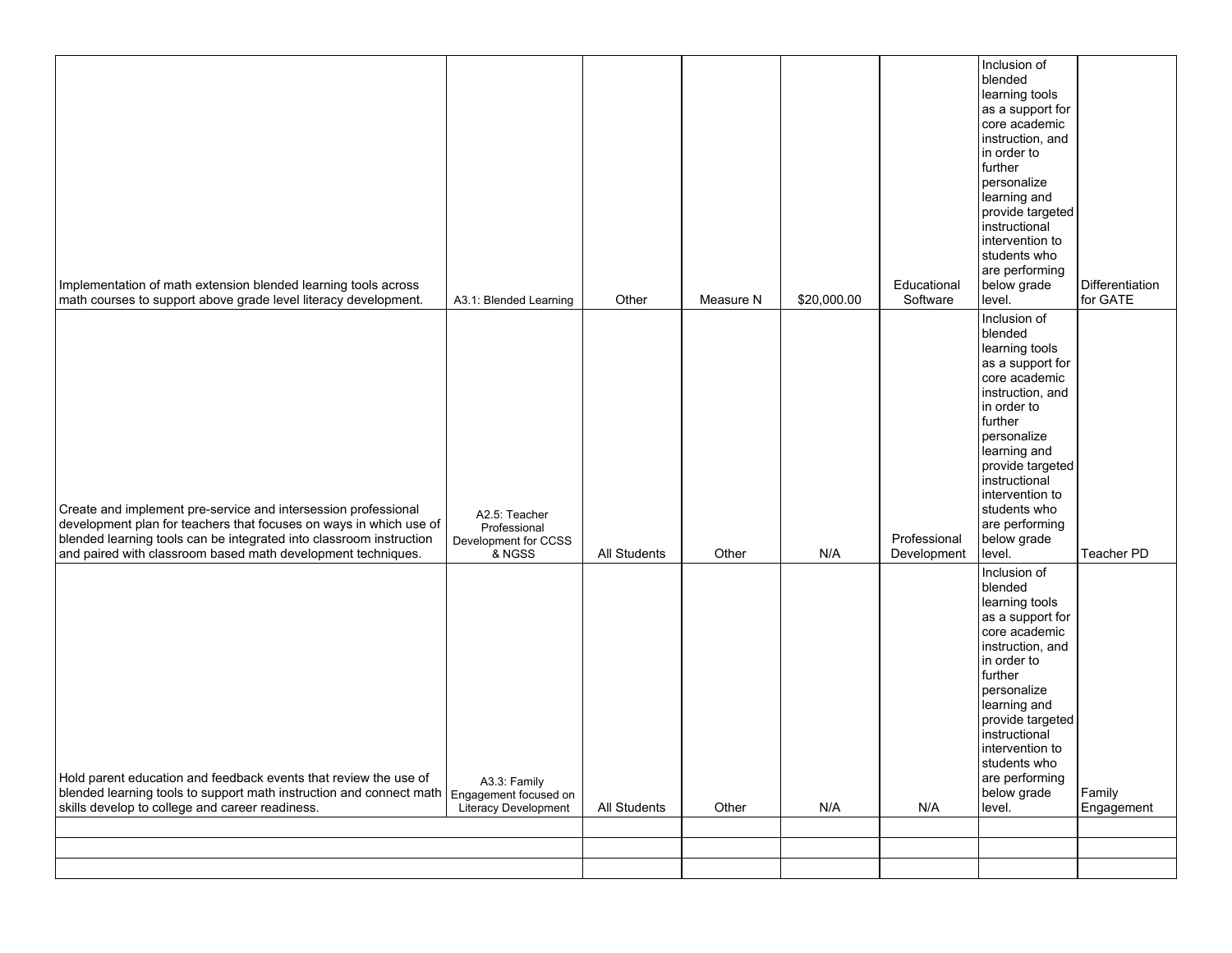| ,我们也不会不会不会不会不会不会不会不会不会不会不会不会不会不会不会。""我们的是我们的,我们也不会不会不会不会不会不会不会。""我们的是我们的,我们也不会不会<br><u> 2000 - Andrea Andrew American American American American American American American American American American</u> |  |  |  |
|------------------------------------------------------------------------------------------------------------------------------------------------------------------------------------------------------------|--|--|--|
|                                                                                                                                                                                                            |  |  |  |
|                                                                                                                                                                                                            |  |  |  |
| ,一个人的人都是一个人的人,我们也不会不会不会。""我们,我们也不会不会不会不会。""我们,我们也不会不会不会不会。""我们,我们也不会不会不会不会。""我们,                                                                                                                           |  |  |  |
|                                                                                                                                                                                                            |  |  |  |
|                                                                                                                                                                                                            |  |  |  |

| <b>Culture &amp; Climate/SEL Improvement Strategy:</b>                                                                                               |                                                                                                 |                                                                  |                                                                |                                              |                    |                                                                                                                                                                                                             |                                                                     |
|------------------------------------------------------------------------------------------------------------------------------------------------------|-------------------------------------------------------------------------------------------------|------------------------------------------------------------------|----------------------------------------------------------------|----------------------------------------------|--------------------|-------------------------------------------------------------------------------------------------------------------------------------------------------------------------------------------------------------|---------------------------------------------------------------------|
| <b>Strategic Action</b>                                                                                                                              | <b>Associated LCAP</b><br><b>Action Area</b>                                                    | <b>Primary Target</b><br><b>Student Group</b><br>for This Action | If this requires<br>funding, what is<br>the funding<br>source? | <b>Dollar Amount</b><br>or FTE<br>Allocation | <b>Object Code</b> | <b>Which strategy</b><br>does this<br>practice<br>support?                                                                                                                                                  | Title 1<br>Requirement<br><b>Addressed by</b><br>Practices (if any) |
| Create a 9-12 social-emotional skills rubric that includes grade level<br>targets for core social-emotional skills (e.g. collaboration,              | A2.2: Social Emotional                                                                          |                                                                  |                                                                |                                              |                    | Developing our<br>9-12 advisory<br>and social-<br>emotional<br>learning scope<br>and sequence<br>to ensure a<br>strong focus on<br>college planning<br>and high school<br>course<br>academic                |                                                                     |
| communication, etc.).                                                                                                                                | Learning                                                                                        | <b>All Students</b>                                              | N/A                                                            | N/A                                          | N/A                | counseling.                                                                                                                                                                                                 | Teacher PD                                                          |
| Have students complete a school culture and climate survey to<br>determine major areas in need of advisory and social-emotional<br>curriculum focus. | A5.1: School Culture &<br>Climate (Safe &<br>Supportive Schools)                                | <b>All Students</b>                                              | N/A                                                            | N/A                                          | N/A                | Developing our<br>9-12 advisory<br>and social-<br>emotional<br>learning scope<br>and sequence<br>to ensure a<br>strong focus on<br>college planning<br>and high school<br>course<br>academic<br>counseling. | Extended<br>Learning Time                                           |
| Have families complete a school culture and climate survey to<br>determine major areas in need of advisory and social-emotional<br>curriculum focus. | A6.2: Family<br>Engagement<br>Professional Learning for<br>Administrators /<br>Teachers / Staff | <b>All Students</b>                                              | N/A                                                            | N/A                                          | N/A                | Developing our<br>9-12 advisory<br>and social-<br>emotional<br>learning scope<br>and sequence<br>to ensure a<br>strong focus on<br>college planning<br>and high school<br>course<br>academic<br>counseling. | Family<br>Engagement                                                |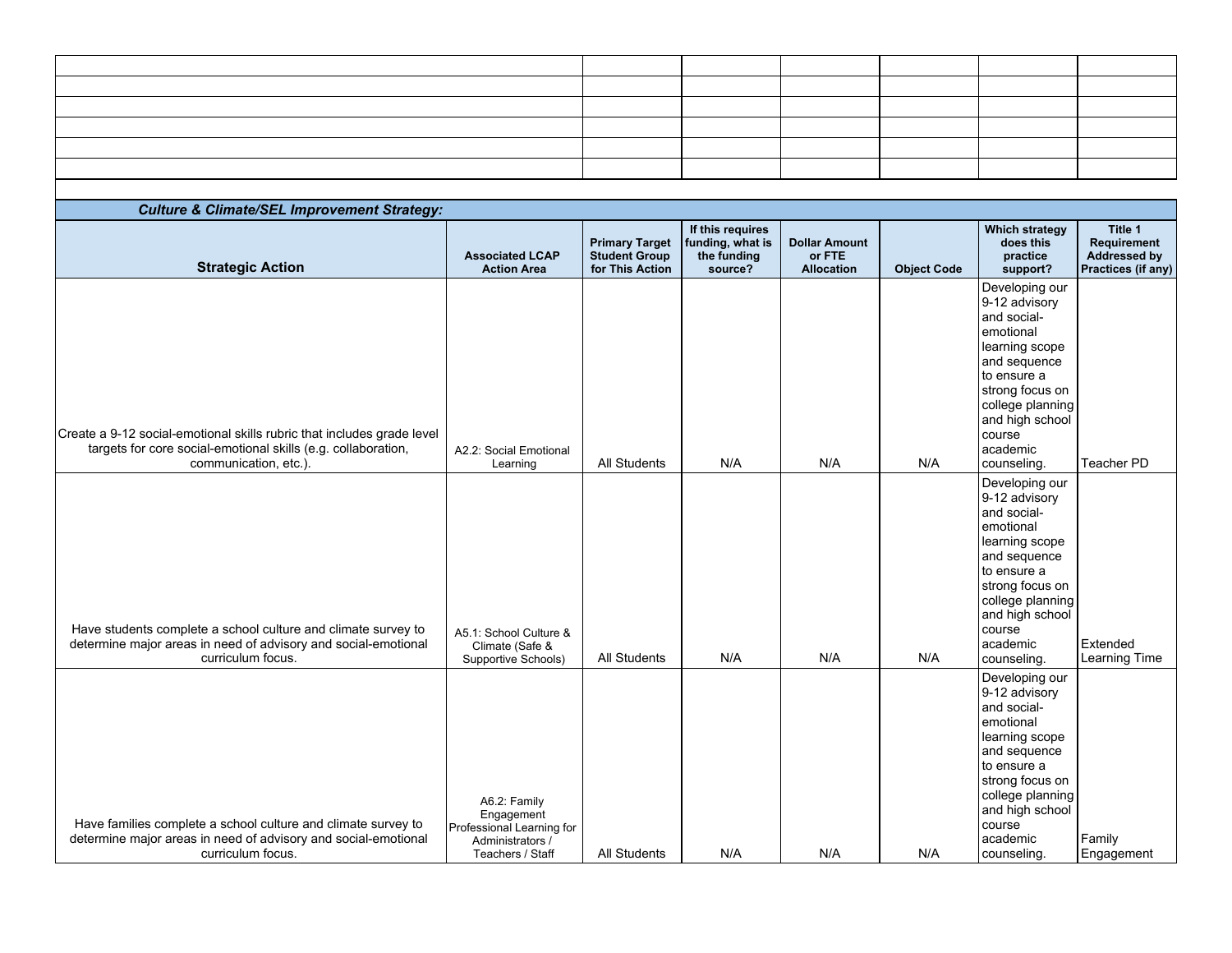| Complete a literary review of model schools' social-emotional<br>learning curriculum.                                                                              | A2.2: Social Emotional<br>Learning                                                           | All Students        | N/A       | N/A        | N/A                         | Developing our<br>9-12 advisory<br>and social-<br>emotional<br>learning scope<br>and sequence<br>to ensure a<br>strong focus on<br>college planning<br>and high school<br>course<br>academic<br>counseling.                 | Teacher PD                         |
|--------------------------------------------------------------------------------------------------------------------------------------------------------------------|----------------------------------------------------------------------------------------------|---------------------|-----------|------------|-----------------------------|-----------------------------------------------------------------------------------------------------------------------------------------------------------------------------------------------------------------------------|------------------------------------|
| Use survey data and skills rubric to determine grade level<br>benchmarks and mastery topics for the advisory and social-<br>emotional learning scope and sequence. | A2.2: Social Emotional<br>Learning                                                           | <b>All Students</b> | N/A       | N/A        | N/A                         | Developing our<br>9-12 advisory<br>and social-<br>emotional<br>learning scope<br>and sequence<br>to ensure a<br>strong focus on<br>college planning<br>and high school Differentiation<br>course<br>academic<br>counseling. | for Low-<br>Performing<br>Students |
| Determine grade level advisory leads to guide planning and<br>counseling work along with program development.                                                      | A2.4: Teacher<br>Recruitment & Retention<br>(including culturally<br>responsive & bilingual) | All Students        | Measure N | .25 FTE    | Staffing                    | Developing our<br>9-12 advisory<br>and social-<br>emotional<br>learning scope<br>and sequence<br>to ensure a<br>strong focus on<br>college planning<br>and high school<br>course<br>academic<br>counseling.                 | Teacher PD                         |
| Design and implement professional development pre-service and<br>intersession training for advisors on social-emotional learning and<br>academic counseling.       | A2.5: Teacher<br>Professional<br>Development for CCSS<br>& NGSS                              | All Students        | Measure N | \$7,000.00 | Professional<br>Development | Advisory<br>program                                                                                                                                                                                                         | Teacher PD                         |
| Design and implement yearlong arc of family education and<br>feedback session to guide college planning preparation and<br>academic counseling.                    | A6.1: Parent / Guardian<br>Leadership Development                                            | All Students        | N/A       | N/A        | N/A                         | Developing our<br>9-12 advisory<br>and social-<br>emotional<br>learning scope<br>and sequence<br>to ensure a<br>strong focus on<br>college planning<br>and high school<br>course<br>academic<br>counseling.                 | Family<br>Engagement               |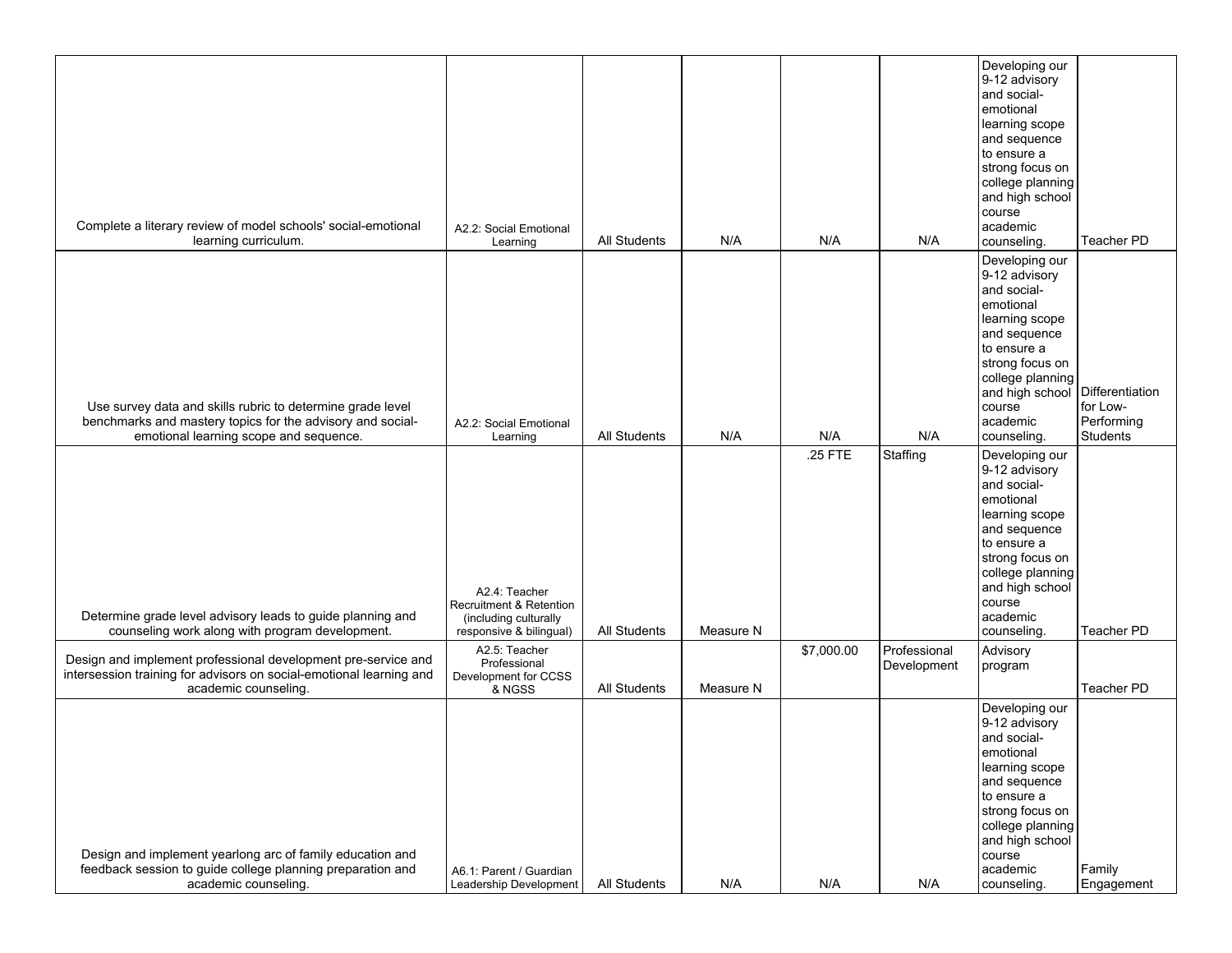| Design four year social-emotional learning and academic<br>counseling staffing plan to support college planning and academic<br>counseling support for high needs and low performing students.              | A2.4: Teacher<br>Recruitment & Retention<br>(including culturally<br>responsive & bilingual) | Other                                   | Measure N | 1 FTE | Staffing | Developing our<br>9-12 advisory<br>and social-<br>emotional<br>learning scope<br>and sequence<br>to ensure a<br>strong focus on<br>college planning<br>and high school<br>course<br>academic<br>counseling. | Differentiation<br>for Low-<br>Performing<br><b>Students</b> |
|-------------------------------------------------------------------------------------------------------------------------------------------------------------------------------------------------------------|----------------------------------------------------------------------------------------------|-----------------------------------------|-----------|-------|----------|-------------------------------------------------------------------------------------------------------------------------------------------------------------------------------------------------------------|--------------------------------------------------------------|
| Design four year social-emotional learning and academic<br>counseling activities plan (e.g. college visits, student portfolio<br>development, etc.) to support college planning and academic<br>counseling. | A1.3: A-G Completion                                                                         | <b>All Students</b>                     | N/A       | N/A   | N/A      | Developing our<br>9-12 advisory<br>and social-<br>emotional<br>learning scope<br>and sequence<br>to ensure a<br>strong focus on<br>college planning<br>and high school<br>course<br>academic<br>counseling. | Extended<br>Learning Time                                    |
| Develop extension scope and sequence to advisory curriculum to<br>support targeted counseling, mentorship and leadership<br>development for Latino students.                                                | A2.2: Social Emotional<br>Learning                                                           | Latino Students                         | N/A       | N/A   | N/A      | Advisory<br>program                                                                                                                                                                                         | Extended<br>Learning Time                                    |
| Develop extension scope and sequence to advisory curriculum to<br>support targeted counseling, mentorship and leadership<br>development for African-American students.                                      | A2.2: Social Emotional<br>Learning                                                           | African-<br>American<br><b>Students</b> | N/A       | N/A   | N/A      | Advisory<br>program                                                                                                                                                                                         | Extended<br>Learning Time                                    |
| Develop extension scope and sequence to advisory curriculum to<br>support targeted counseling, mentorship and leadership<br>development for students with disabilities.                                     | A2.2: Social Emotional<br>Learning                                                           | Students with<br><b>Disabilities</b>    | N/A       | N/A   | N/A      | Advisory<br>program                                                                                                                                                                                         | Extended<br>Learning Time                                    |
| Develop extension scope and sequence to advisory curriculum to<br>support targeted counseling, mentorship and leadership<br>development for girls in STEM fields.                                           | A2.2: Social Emotional<br>Learning                                                           | Other                                   | N/A       | N/A   | N/A      | Advisory<br>program                                                                                                                                                                                         | Extended<br>Learning Time                                    |
|                                                                                                                                                                                                             |                                                                                              |                                         |           |       |          | Developing our<br>9-12 advisory<br>and social-<br>emotional<br>learning scope<br>and sequence<br>to ensure a<br>strong focus on<br>college planning<br>and high school<br>course                            |                                                              |
| Develop feedback structures and trimester and yearly benchmark<br>targets to track program success.                                                                                                         | A2.8: Data &<br>Assessment                                                                   | <b>All Students</b>                     | N/A       | N/A   | N/A      | academic<br>counseling.                                                                                                                                                                                     | Teacher PD                                                   |

*Pathway Development/Implementation Strategy:*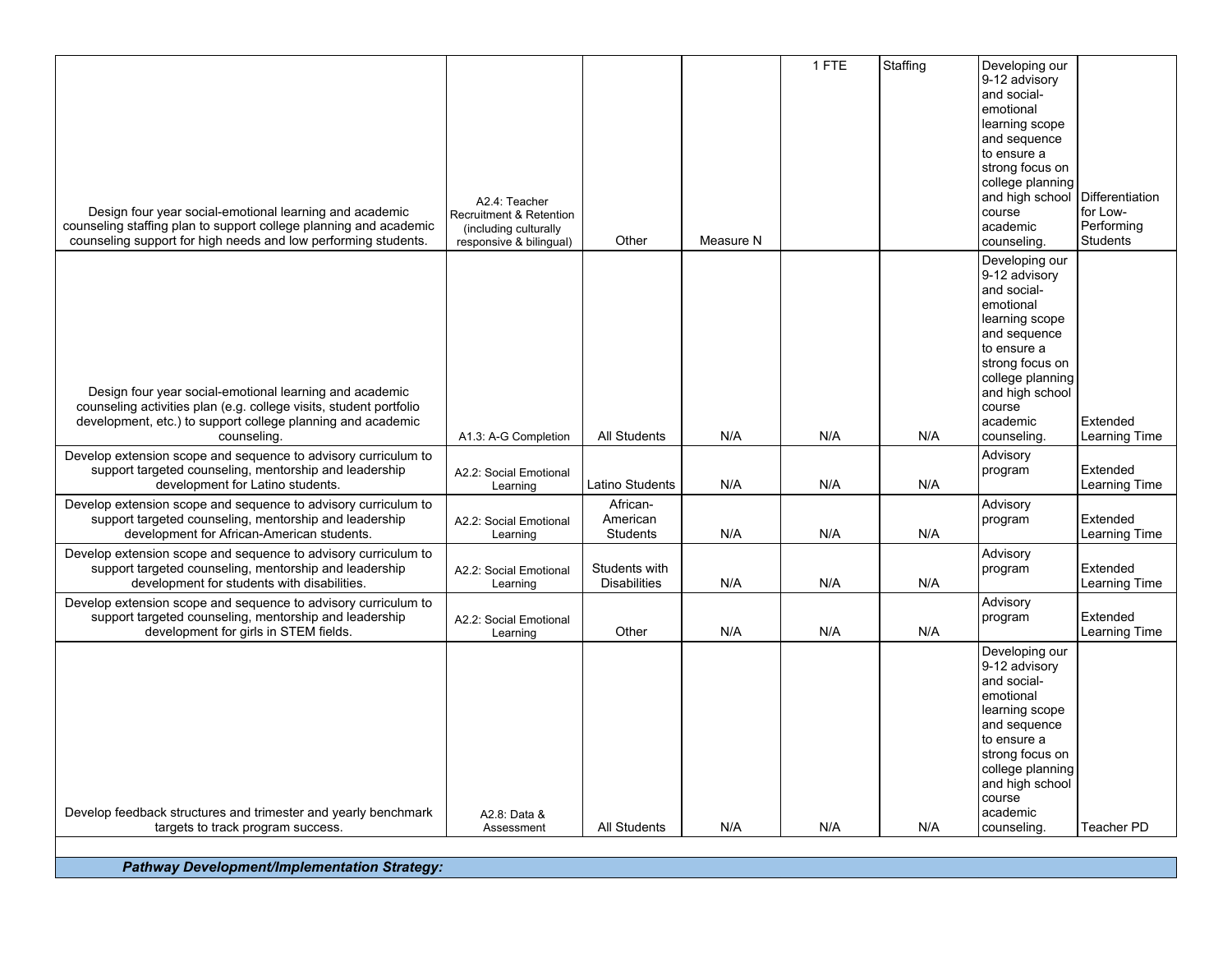| <b>Strategic Action</b>                                                                                                                                                           | <b>Associated LCAP</b><br><b>Action Area</b> | <b>Primary Target</b><br><b>Student Group</b><br>for This Action | If this requires<br>funding, what is<br>the funding<br>source? | <b>Dollar Amount</b><br>or FTE<br><b>Allocation</b> | <b>Object Code</b> | <b>Which strategy</b><br>does this<br>practice<br>support?                                                                                                                                                                                                                    | Title 1<br>Requirement<br><b>Addressed by</b><br>Practices (if any) |
|-----------------------------------------------------------------------------------------------------------------------------------------------------------------------------------|----------------------------------------------|------------------------------------------------------------------|----------------------------------------------------------------|-----------------------------------------------------|--------------------|-------------------------------------------------------------------------------------------------------------------------------------------------------------------------------------------------------------------------------------------------------------------------------|---------------------------------------------------------------------|
| Create a 9-12 college and career readiness skills rubric that<br>includes grade level targets for core work based learning skills (e.g.<br>communication, professionalism, etc.). | A1.1: Pathway Programs                       | <b>All Students</b>                                              | N/A                                                            | N/A                                                 | N/A                | To design and<br>run a thrice<br>yearly<br>intersession<br>program that<br>supports<br>students in<br>having access<br>to work based<br>learning<br>projects in<br><b>STEAM</b> field<br>either via<br>independent<br>study,<br>internships or<br>school based<br>programming | Extended<br>Learning Time                                           |
|                                                                                                                                                                                   |                                              |                                                                  |                                                                |                                                     |                    | To design and<br>run a thrice<br>yearly<br>intersession<br>program that<br>supports<br>students in<br>having access<br>to work based<br>learning<br>projects in<br><b>STEAM</b> field<br>either via<br>independent<br>study,<br>internships or                                |                                                                     |
| Have students complete a work based learning survey to determine<br>major areas in need of program and training focus.                                                            | A1.1: Pathway Programs                       | <b>All Students</b>                                              | N/A                                                            | N/A                                                 | N/A                | school based<br>programming                                                                                                                                                                                                                                                   | Extended<br>Learning Time                                           |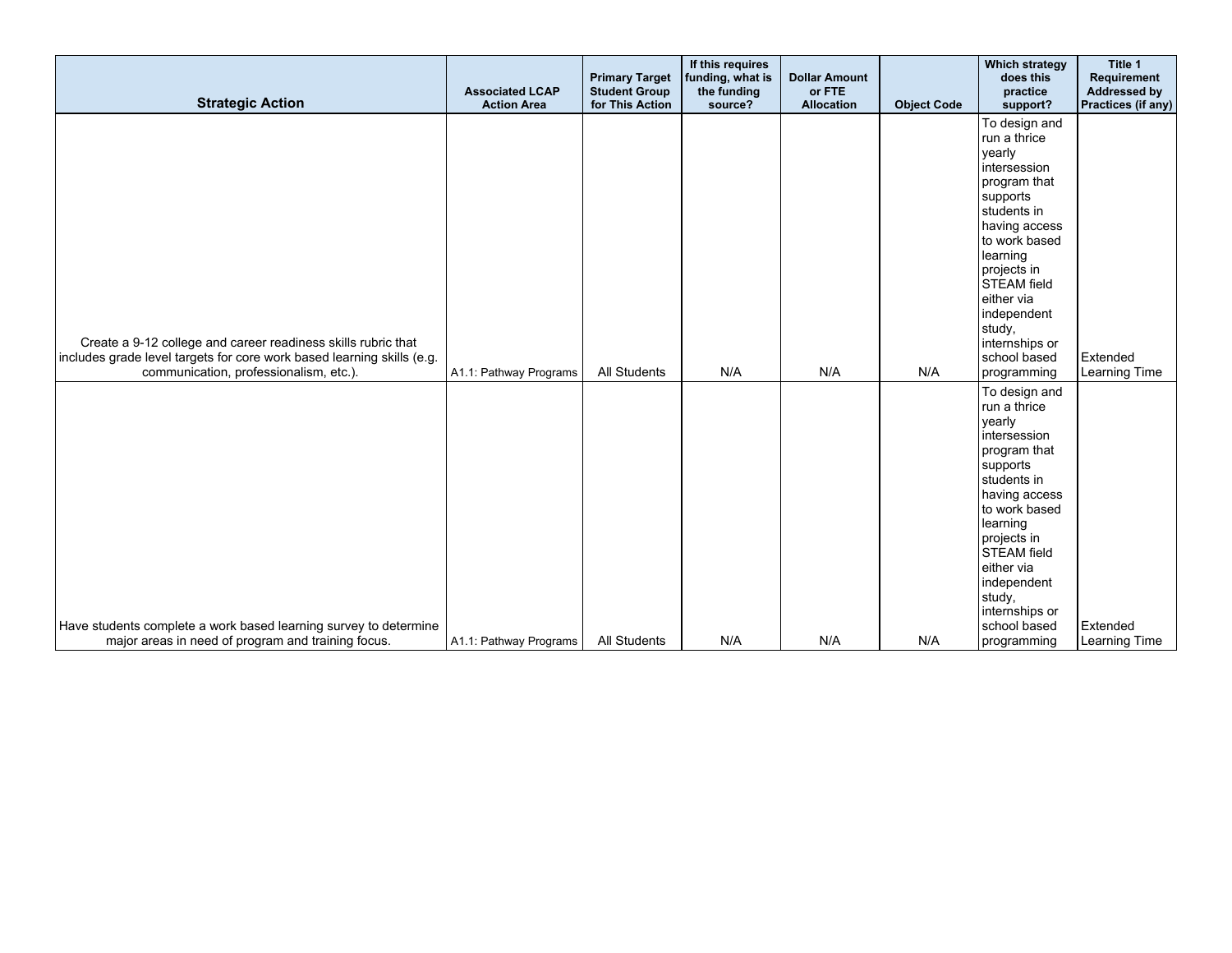| Have families complete a work based learning survey to determine<br>major areas in need of program and training focus.                                       | A6.2: Family<br>Engagement<br>Professional Learning for<br>Administrators /<br>Teachers / Staff | All Students | N/A | N/A | N/A | To design and<br>run a thrice<br>yearly<br>intersession<br>program that<br>supports<br>students in<br>having access<br>to work based<br>learning<br>projects in<br>STEAM field<br>either via<br>independent<br>study,<br>internships or<br>school based<br>programming        | Family<br>Engagement                                                |
|--------------------------------------------------------------------------------------------------------------------------------------------------------------|-------------------------------------------------------------------------------------------------|--------------|-----|-----|-----|-------------------------------------------------------------------------------------------------------------------------------------------------------------------------------------------------------------------------------------------------------------------------------|---------------------------------------------------------------------|
| Complete a literary review of model schools' work based learning<br>programs, including site visits.                                                         | A1.1: Pathway Programs                                                                          | All Students | N/A | N/A | N/A | To design and<br>run a thrice<br>yearly<br>intersession<br>program that<br>supports<br>students in<br>having access<br>to work based<br>learning<br>projects in<br><b>STEAM</b> field<br>either via<br>independent<br>study,<br>internships or<br>school based<br>programming | <b>Teacher PD</b>                                                   |
| Use survey data and skills rubric to determine grade level<br>benchmarks and mastery skills for pathway and work based<br>learning 9-12 program development. | A1.1: Pathway Programs                                                                          | All Students | N/A | N/A | N/A | To design and<br>run a thrice<br>yearly<br>intersession<br>program that<br>supports<br>students in<br>having access<br>to work based<br>learning<br>projects in<br><b>STEAM</b> field<br>either via<br>independent<br>study,<br>internships or<br>school based<br>programming | <b>Differentiation</b><br>for Low-<br>Performing<br><b>Students</b> |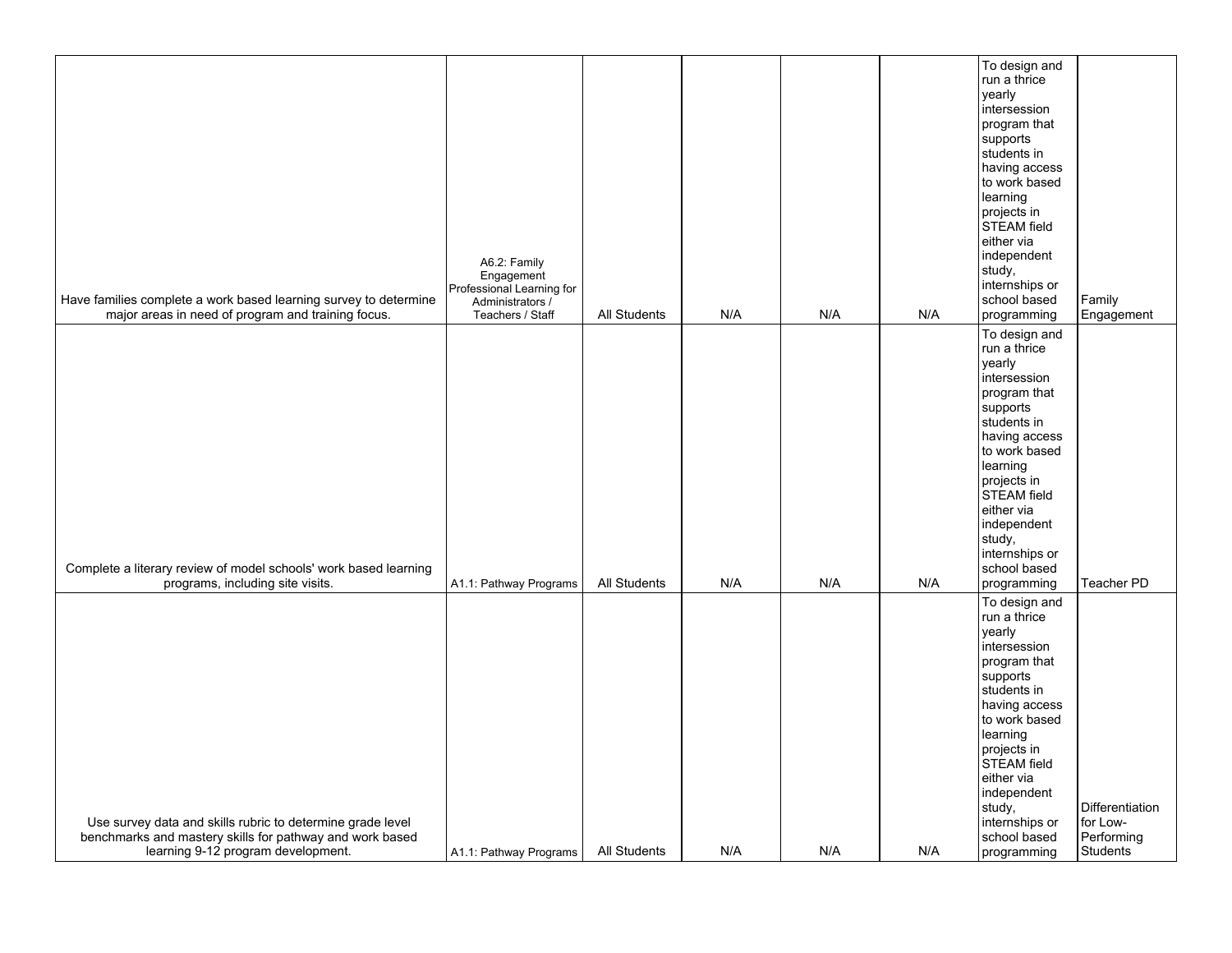| Design and implement professional development pre-service and<br>intersession training for advisors on preparing students for and<br>coaching them through work based learning and pathway activities. | A2.5: Teacher<br>Professional<br>Development for CCSS<br>& NGSS       | All Students | N/A       | N/A   | N/A      | To design and<br>run a thrice<br>yearly<br>intersession<br>program that<br>supports<br>students in<br>having access<br>to work based<br>learning<br>projects in<br>STEAM field<br>either via<br>independent<br>study,<br>internships or<br>school based<br>programming | <b>Teacher PD</b>    |
|--------------------------------------------------------------------------------------------------------------------------------------------------------------------------------------------------------|-----------------------------------------------------------------------|--------------|-----------|-------|----------|------------------------------------------------------------------------------------------------------------------------------------------------------------------------------------------------------------------------------------------------------------------------|----------------------|
| Design and implement yearlong arc of family education and<br>feedback session to guide intersession engagement and its<br>connection to college and career readiness.                                  | A6.5: Academic Parent-<br><b>Teacher Communication</b><br>& Workshops | All Students | N/A       | N/A   | N/A      | To design and<br>run a thrice<br>yearly<br>intersession<br>program that<br>supports<br>students in<br>having access<br>to work based<br>learning<br>projects in<br>STEAM field<br>either via<br>independent<br>study,<br>internships or<br>school based<br>programming | Family<br>Engagement |
| Design four year intersession staffing plan that supports STEAM<br>college and career readiness.                                                                                                       | A1.1: Pathway Programs                                                | All Students | Measure N | 1 FTE | Staffing | To design and<br>run a thrice<br>yearly<br>intersession<br>program that<br>supports<br>students in<br>having access<br>to work based<br>learning<br>projects in<br>STEAM field<br>either via<br>independent<br>study,<br>internships or<br>school based<br>programming | Teacher PD           |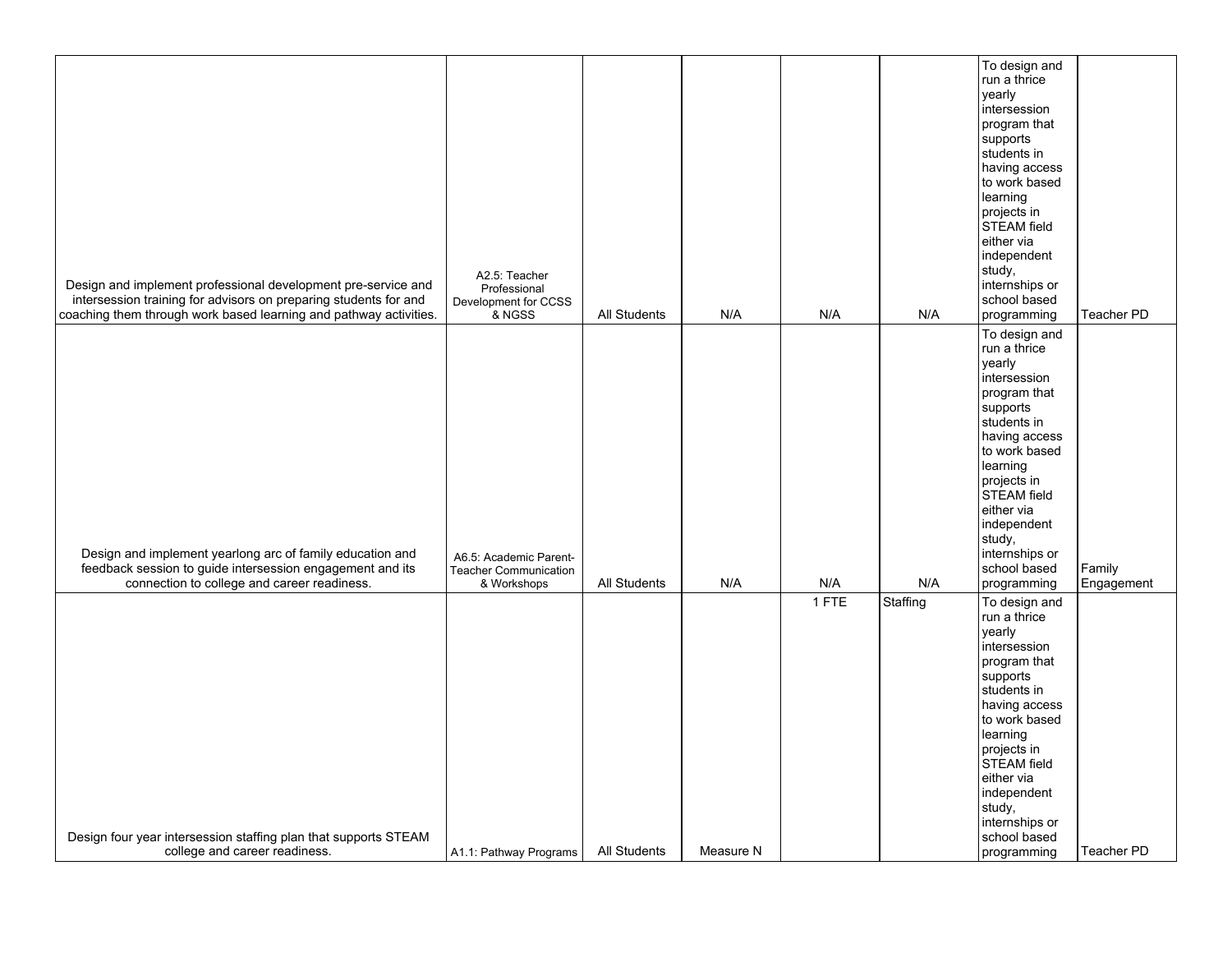|                                                                                                                                              |                        |                                      |                                 |     |     | To design and<br>run a thrice<br>yearly<br>intersession<br>program that<br>supports<br>students in<br>having access<br>to work based<br>learning<br>projects in<br><b>STEAM</b> field<br>either via<br>independent<br>study,                                   |                           |
|----------------------------------------------------------------------------------------------------------------------------------------------|------------------------|--------------------------------------|---------------------------------|-----|-----|----------------------------------------------------------------------------------------------------------------------------------------------------------------------------------------------------------------------------------------------------------------|---------------------------|
| Design four year intersession program plan that provides for<br>increasing levels of student self-direction and design in STEAM<br>fields.   | A1.1: Pathway Programs | All Students                         | N/A                             | N/A | N/A | internships or<br>school based<br>programming                                                                                                                                                                                                                  | Extended<br>Learning Time |
| Develop extension plan and external partnership team to support<br>targeted activities and program options for Latino students.              | A1.1: Pathway Programs | Latino Students                      | N/A                             | N/A | N/A | Intersession<br>Program                                                                                                                                                                                                                                        | Extended<br>Learning Time |
| Develop extension plan and external partnership team to support<br>targeted activities and program options for African-American<br>students. | A1.1: Pathway Programs | African-<br>American<br>Students     | N/A                             | N/A | N/A | Intersession<br>Program                                                                                                                                                                                                                                        | Extended<br>Learning Time |
| Develop extension plan and external partnership team to support<br>targeted activities and program options for students with disabilities.   | A1.1: Pathway Programs | Students with<br><b>Disabilities</b> | N/A                             | N/A | N/A | Intersession<br>Program                                                                                                                                                                                                                                        | Extended<br>Learning Time |
| Develop extension plan and external partnership team to support<br>targeted activities and program options for girls.                        | A1.1: Pathway Programs | Other                                | N/A                             | N/A | N/A | Intersession<br>Program                                                                                                                                                                                                                                        | Extended<br>Learning Time |
| Develop feedback structures and trimester and yearly benchmark                                                                               | A2.8: Data &           |                                      |                                 |     |     | To design and<br>run a thrice<br>yearly<br>intersession<br>program that<br>supports<br>students in<br>having access<br>to work based<br>learning<br>projects in<br><b>STEAM</b> field<br>either via<br>independent<br>study,<br>internships or<br>school based |                           |
| targets to track program success.                                                                                                            | Assessment             | All Students                         | N/A                             | N/A | N/A | programming                                                                                                                                                                                                                                                    | <b>Teacher PD</b>         |
| Chrotogia Actiona for All Other Chrotogiae (including Magazine N. Decision Footing                                                           |                        |                                      | d Cinnative Flament Cinnication |     |     |                                                                                                                                                                                                                                                                |                           |

| Strategic Actions for All Other Strategies (including Measure N Design Feature and Signature Element Strategies) |                                              |                                                                  |                                                                    |                                                     |                    |                                                     |                                                                            |
|------------------------------------------------------------------------------------------------------------------|----------------------------------------------|------------------------------------------------------------------|--------------------------------------------------------------------|-----------------------------------------------------|--------------------|-----------------------------------------------------|----------------------------------------------------------------------------|
| <b>Strategic Action</b>                                                                                          | <b>Associated LCAP</b><br><b>Action Area</b> | <b>Primary Target</b><br><b>Student Group</b><br>for This Action | If this requires<br>$ $ funding, what is<br>the funding<br>source? | <b>Dollar Amount</b><br>or FTE<br><b>Allocation</b> | <b>Object Code</b> | Which strategy<br>does this<br>practice<br>support? | <b>Title 1</b><br>Requirement<br>Addressed by<br><b>Practices (if any)</b> |
|                                                                                                                  |                                              |                                                                  |                                                                    |                                                     |                    | ISTEAM                                              |                                                                            |
| Design course sequence that aligns to STEAM pathway                                                              |                                              |                                                                  |                                                                    |                                                     |                    | Pathway                                             |                                                                            |
| development                                                                                                      | A1.1: Pathway Programs                       | All Students                                                     | N/A                                                                | N/A                                                 | N/A                | l Development                                       |                                                                            |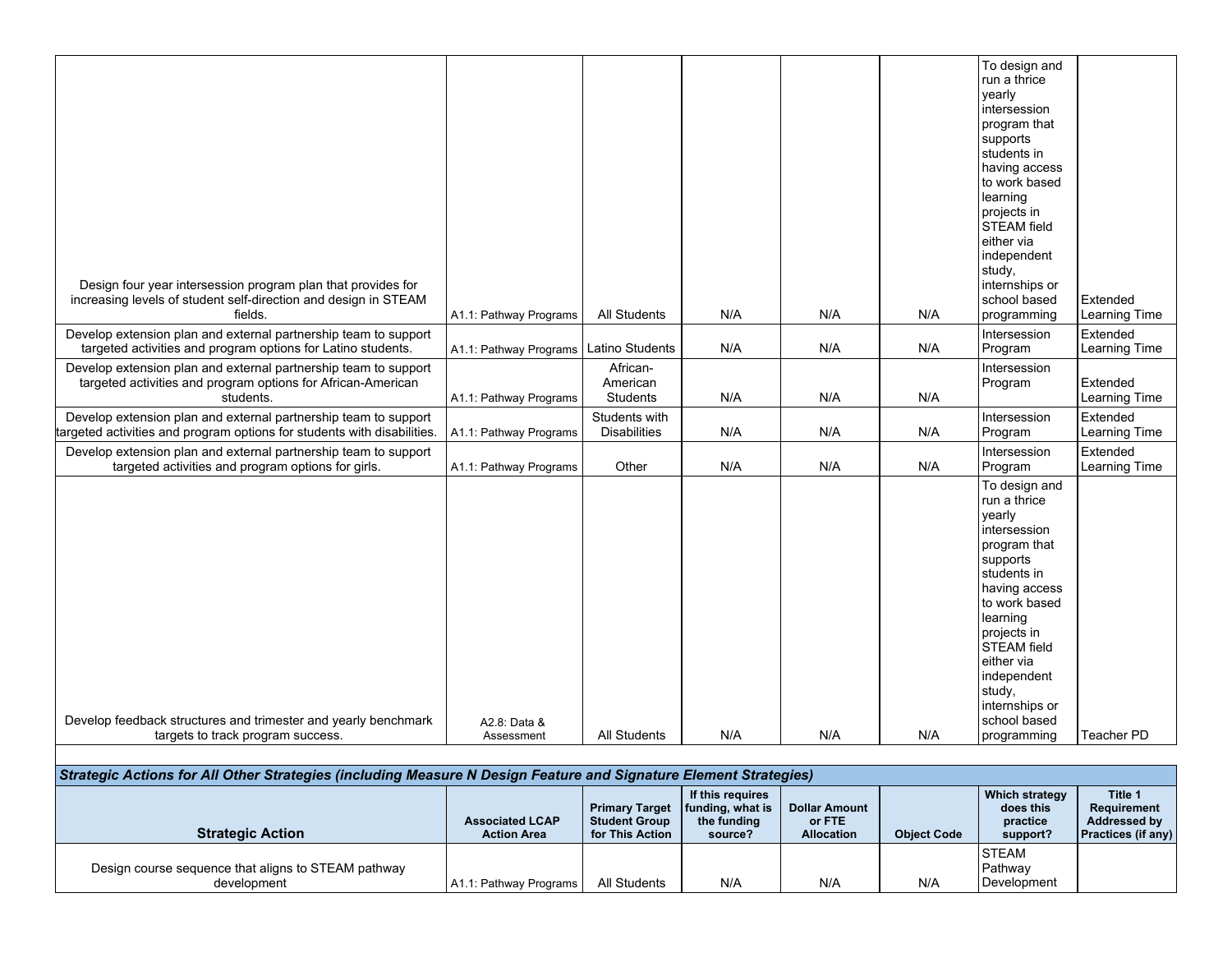| Create submission timeline of course syllabi for A-G and AP<br>accredidation as aligned to STEAM pathway development                    | A1.3: A-G Completion                                                                            | <b>All Students</b>                     | N/A       | N/A   | N/A      | Integration of<br>AP courses                   |                                        |
|-----------------------------------------------------------------------------------------------------------------------------------------|-------------------------------------------------------------------------------------------------|-----------------------------------------|-----------|-------|----------|------------------------------------------------|----------------------------------------|
| Develop longitudinal staffing planning for hiring of courses<br>associated with school growth alongside pathway course<br>development   | A2.4: Teacher<br>Recruitment & Retention<br>(including culturally<br>responsive & bilingual)    | All Students                            | N/A       | N/A   | N/A      | <b>STEAM</b><br>Pathway<br>Development         | Teacher PD                             |
| Schedule and hold industry and model school partner review of<br>course sequence for feedback and revisions                             | A6.3: Professional<br>Learning for School Site<br><b>Council Teams</b>                          | <b>All Students</b>                     | N/A       | N/A   | N/A      | <b>STEAM</b><br>Pathway<br>Development         |                                        |
| Schedule and hold family and student review of course sequence<br>for feedback and revisions                                            | A6.2: Family<br>Engagement<br>Professional Learning for<br>Administrators /<br>Teachers / Staff | All Students                            | N/A       | N/A   | N/A      | <b>STEAM</b><br>Pathway<br>Development         | Family<br>Engagement                   |
| Create areas of focus within STEAM focus for targeted course<br>support (e.g. computer science, visual arts)                            | A1.1: Pathway Programs                                                                          | <b>All Students</b>                     | N/A       | N/A   | N/A      | <b>STEAM</b><br>Pathway<br>Development         |                                        |
| Establish STEAM focused course catalogue for the 2017-2018<br>schoolyear.                                                               | A2.9: Targeted School<br><b>Improvement Support</b>                                             | All Students                            | N/A       | N/A   | N/A      | <b>STEAM</b><br>Pathway<br>Development         |                                        |
| Begin pathway specific, as well as general, hiring for schoolyear<br>2017-2018 courses                                                  | A2.4: Teacher<br>Recruitment & Retention<br>(including culturally<br>responsive & bilingual)    | <b>All Students</b>                     | Measure N | 2 FTE | Staffing | <b>STEAM</b><br>Pathway<br>Development         | Teacher PD                             |
| Establish pathway and advanced course registration targets for<br>Low-income students for schoolyear 2017-2018 courses                  | A2.8: Data &<br>Assessment                                                                      | Low-Income<br><b>Students</b>           | N/A       | N/A   | N/A      | Equitable<br>course access<br>for all students |                                        |
| Establish pathway and advanced course registration targets for<br>Latino students for schoolyear 2017-2018 courses                      | A2.8: Data &<br>Assessment                                                                      | Latino Students                         | N/A       | N/A   | N/A      | Equitable<br>course access<br>for all students |                                        |
| Establish pathway and advanced course registration targets for<br>African-American students for schoolyear 2017-2018 courses            | A2.8: Data &<br>Assessment                                                                      | African-<br>American<br><b>Students</b> | N/A       | N/A   | N/A      | Equitable<br>course access<br>for all students |                                        |
| Establish pathway and advanced course registration targets for<br>English Language Learner students for schoolyear 2017-2018<br>courses | A2.8: Data &<br>Assessment                                                                      | English<br>Learners                     | N/A       | N/A   | N/A      | Equitable<br>course access<br>for all students | Targeted<br>Support for<br><b>ELLs</b> |
| Establish pathway and advanced course registration targets for<br>students with disabilities for schoolyear 2017-2018 courses           | A2.8: Data &<br>Assessment                                                                      | Students with<br><b>Disabilities</b>    | N/A       | N/A   | N/A      | Equitable<br>course access<br>for all students |                                        |
| Establish pathway and advanced course registration targets for girls<br>for schoolyear 2017-2018 courses                                | A2.8: Data &<br>Assessment                                                                      | Other                                   | N/A       | N/A   | N/A      | Equitable<br>course access<br>for all students |                                        |
| Hold course registration information session for 2017-2018 families.                                                                    | A6.5: Academic Parent-<br><b>Teacher Communication</b><br>& Workshops                           | All Students                            | N/A       | N/A   | N/A      | <b>STEAM</b><br>Pathway<br>Development         | Family<br>Engagement                   |
| Hold course registration for schoolyear 2017-2018 students                                                                              | A1.1: Pathway Programs                                                                          | <b>All Students</b>                     | N/A       | N/A   | N/A      | <b>STEAM</b><br>Pathway<br>Development         |                                        |
| Review course registration for alignment to subgroup targets.                                                                           | A2.8: Data &<br>Assessment                                                                      | All Students                            | N/A       | N/A   | N/A      | <b>STEAM</b><br>Pathway<br>Development         |                                        |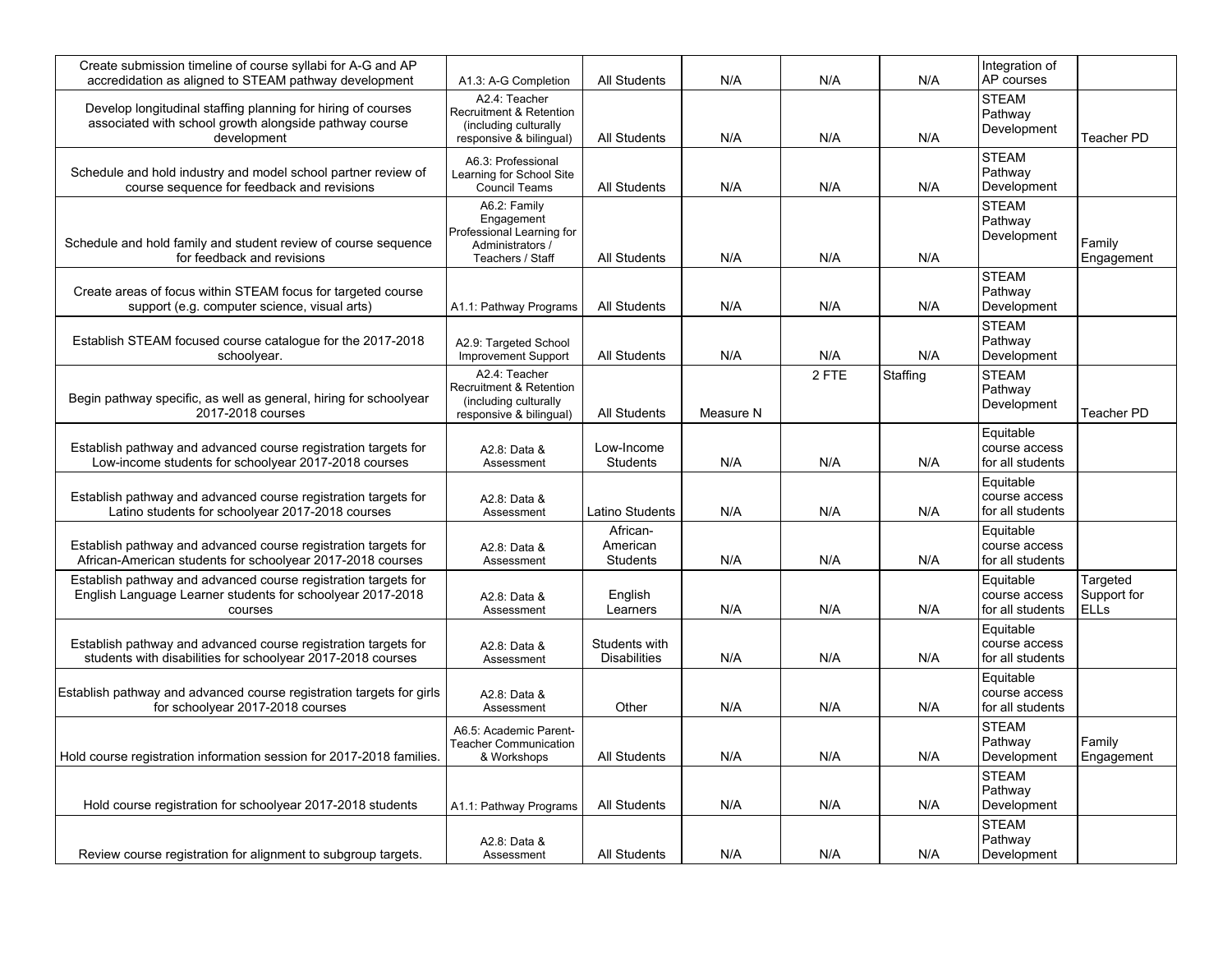| Provide students and families with targeted coaching to support<br>enrollment in advanced and STEAM pathway courses. | A6.5: Academic Parent-<br>Teacher Communication<br>& Workshops | All Students | N/A | N/A | N/A | STEAM<br>Pathway<br>Development | Family<br>Engagement |
|----------------------------------------------------------------------------------------------------------------------|----------------------------------------------------------------|--------------|-----|-----|-----|---------------------------------|----------------------|
|                                                                                                                      |                                                                |              |     |     |     |                                 |                      |
|                                                                                                                      |                                                                |              |     |     |     |                                 |                      |
|                                                                                                                      |                                                                |              |     |     |     |                                 |                      |
|                                                                                                                      |                                                                |              |     |     |     |                                 |                      |
|                                                                                                                      |                                                                |              |     |     |     |                                 |                      |
|                                                                                                                      |                                                                |              |     |     |     |                                 |                      |
|                                                                                                                      |                                                                |              |     |     |     |                                 |                      |
|                                                                                                                      |                                                                |              |     |     |     |                                 |                      |
|                                                                                                                      |                                                                |              |     |     |     |                                 |                      |
|                                                                                                                      |                                                                |              |     |     |     |                                 |                      |
|                                                                                                                      |                                                                |              |     |     |     |                                 |                      |
|                                                                                                                      |                                                                |              |     |     |     |                                 |                      |
|                                                                                                                      |                                                                |              |     |     |     |                                 |                      |
|                                                                                                                      |                                                                |              |     |     |     |                                 |                      |
|                                                                                                                      |                                                                |              |     |     |     |                                 |                      |
|                                                                                                                      |                                                                |              |     |     |     |                                 |                      |
|                                                                                                                      |                                                                |              |     |     |     |                                 |                      |
|                                                                                                                      |                                                                |              |     |     |     |                                 |                      |
|                                                                                                                      |                                                                |              |     |     |     |                                 |                      |
|                                                                                                                      |                                                                |              |     |     |     |                                 |                      |
|                                                                                                                      |                                                                |              |     |     |     |                                 |                      |
|                                                                                                                      |                                                                |              |     |     |     |                                 |                      |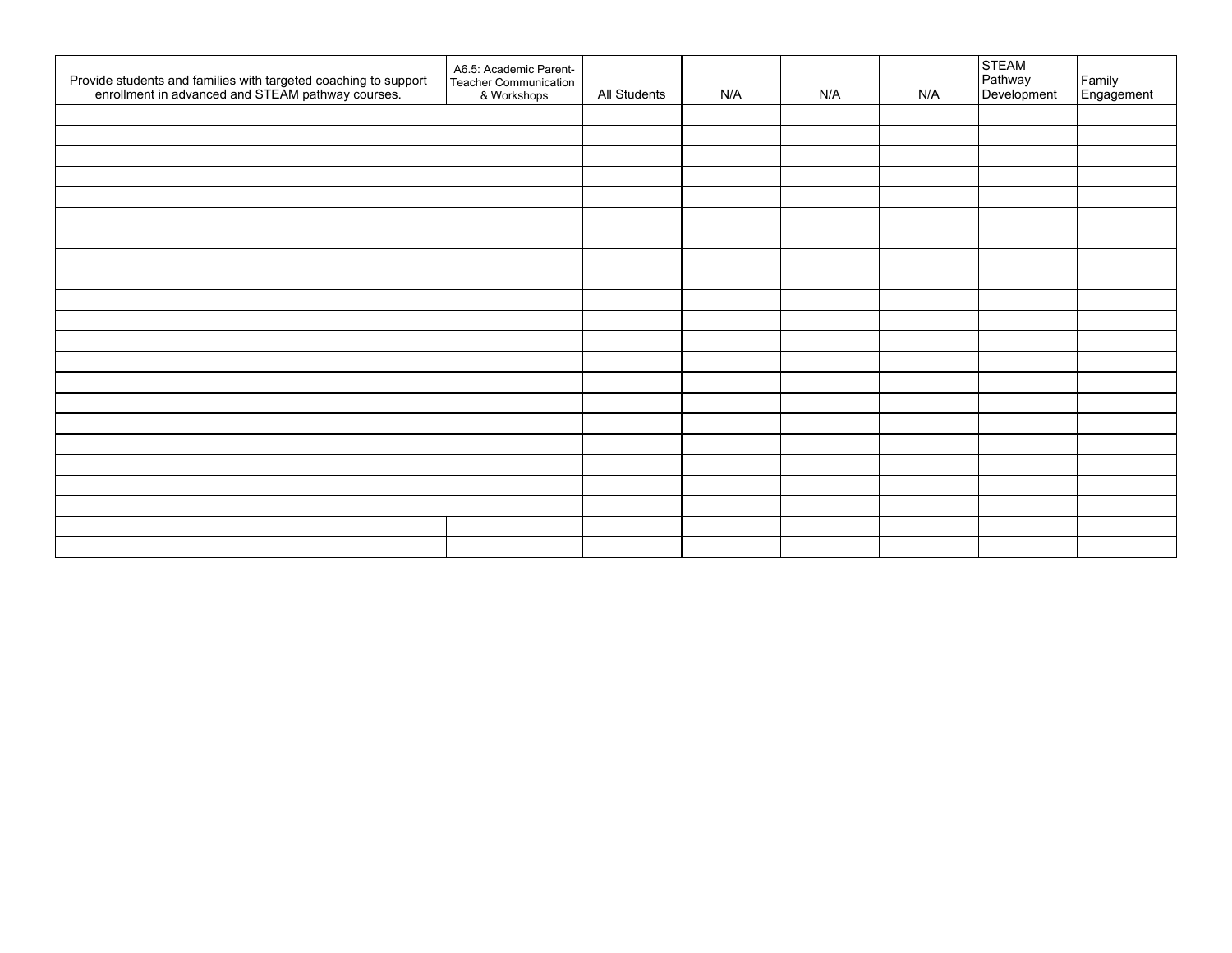| KEY:<br>Please complete this self-assessment for your<br>school. The 2015-16 Score refers to the score you<br>gave yourself in the original Planning Grant<br>1: Beginning & Designing<br>3: Meeting and Advancing<br>Click here for Measure N rubric.<br>the full<br>2: Developing & Approaching<br>4: Excelling and Sustaining<br>2015-16 Score<br><b>Current Score</b><br><b>Current Status Data to Support Scores</b><br>Analysis of Strengths and Challenges<br><b>Root Cause(s)</b><br>intersession coordinator, etc.<br>Strengths - aligned mission and vision to pathway,<br>Difficulty connecting to district<br>$\overline{4}$<br>$\overline{4}$<br>Leadership developed course listing, bell schedule,<br>Year 1 staffing to support pathway<br>policies that ensure program<br>4<br>4<br>intersession program and data analysis to support<br>Challenges - Support of district policies that ensure<br>effectiveness - e.g. coordination<br>3<br>3<br>linked learning.<br>program effectiveness.<br>with other STEAM/STEM<br><b>Current Score</b><br>2015-16 Score<br><b>Current Status Data to Support Scores</b><br><b>Analysis of Strengths and Challenges</b><br><b>Root Cause(s)</b><br>Black, 16% white, 3% Asian, 47% Latino, 12%<br>Strenths - Open access to advanced placement<br>Current 9th grade class entered<br>multi-racial). While subgroups are integrated into<br>and pathway courses and activities for all student<br>with a large gap in academic<br>4<br>4<br>all pathway activities and courses, as of the 2nd<br>subgroups.<br>performance across subgroups.<br>3<br>$\mathbf{3}$<br>Diverse Student Representation<br>trimester, performance gaps exist amongst<br>Challenges - Eliminating academic gap amongst<br>While all students have had<br>3<br>$\overline{4}$<br>subgroups.<br>student subgroups.<br>access to advanced placement<br>3. PROGRAM OF STUDY AND<br><b>MASTER SCHEDULING</b><br><b>Current Score</b><br>2015-16 Score<br><b>Current Status Data to Support Scores</b><br>Analysis of Strengths and Challenges<br><b>Root Cause(s)</b><br>core is built into academic calendar through<br>programming.<br>Current 9th grade class entered<br>Pathway Theme<br>$\overline{4}$<br>4<br>designated intersession time period in order to<br>Challenges - Providing an increase in needed<br>with a large gap in academic<br>3<br>3.5<br><b>Integrated Core</b><br>ensure it does not conflict with core academic<br>academic intervention without removing students<br>performance across subgroups.<br>$\overline{4}$<br>$\overline{4}$<br><b>Cohort Scheduling</b><br>coursework.<br>from pathway opportunities.<br>As we recognize the need for<br><b>Current Score</b><br>2015-16 Score<br><b>Current Status Data to Support Scores</b><br>Analysis of Strengths and Challenges<br><b>Root Cause(s)</b><br>challenges - while students have an opportunity to<br>a year. These programs have an end or<br>Our original student reflection<br>intersession public presentation component, and<br>reflect on their learning, a codified method for<br>Integrated Learning<br>structure was based off of our<br>4<br>4<br>change in format and experience during each<br>doing so and sharing with their community needs<br>middle school model, which did<br>$\overline{4}$<br>$\overline{4}$<br>to be established.<br><b>Collaborative Learning</b><br>intersession.<br>ot include opportunities for<br><b>Current Score</b><br>2015-16 Score<br><b>Current Status Data to Support Scores</b><br>Analysis of Strengths and Challenges<br><b>Root Cause(s)</b><br>teacher demonstrate a growth mindset and have<br>improvement.<br>size to support high school level<br>3<br>3.5<br>actively participated in pathway and whole school<br>Challenges - Observing one another's teaching and<br>department planning time that<br>3<br>3.5<br>design and revision across the year, including bell<br>giving and receiving feedback on instructional<br>might provide further pathway<br>3<br>$\overline{4}$<br>schedule redesign.<br>practice.<br>support.<br>2015-16 Score   Current Score<br><b>Current Status Data to Support Scores</b><br><b>Analysis of Strengths and Challenges</b><br><b>Root Cause(s)</b><br>Feedback has been gathered from students, staff<br>roll out of grades 10-12, Development of a<br>learning models for students in<br>3<br>3<br>and families on program effectiveness, and we are<br>formalized process to gather input from industry<br>grades 10-12 such that we may<br>$\mathbf{3}$<br>3<br>currently using this feedback to evaluate and<br>and postsecondary partners on work based<br>begin program design and<br>3<br>$\mathbf{3}$<br>revision of 9-12 program plans.<br>learning experiences and opportunities.<br>development.<br>2015-16 Score<br><b>Current Score</b><br><b>Current Status Data to Support Scores</b><br><b>Analysis of Strengths and Challenges</b><br><b>Root Cause(s)</b><br>academic rocus and interest, though have not yet<br>Challenges - Establishing systems that scartoid<br>career pianning systems as we | <b>SCHOOL SELF-ASSESSMENT OF LINKED LEARNING IMPLEMENTATION</b>                     |   |   |                                                 |                                              |                              |  |  |  |
|------------------------------------------------------------------------------------------------------------------------------------------------------------------------------------------------------------------------------------------------------------------------------------------------------------------------------------------------------------------------------------------------------------------------------------------------------------------------------------------------------------------------------------------------------------------------------------------------------------------------------------------------------------------------------------------------------------------------------------------------------------------------------------------------------------------------------------------------------------------------------------------------------------------------------------------------------------------------------------------------------------------------------------------------------------------------------------------------------------------------------------------------------------------------------------------------------------------------------------------------------------------------------------------------------------------------------------------------------------------------------------------------------------------------------------------------------------------------------------------------------------------------------------------------------------------------------------------------------------------------------------------------------------------------------------------------------------------------------------------------------------------------------------------------------------------------------------------------------------------------------------------------------------------------------------------------------------------------------------------------------------------------------------------------------------------------------------------------------------------------------------------------------------------------------------------------------------------------------------------------------------------------------------------------------------------------------------------------------------------------------------------------------------------------------------------------------------------------------------------------------------------------------------------------------------------------------------------------------------------------------------------------------------------------------------------------------------------------------------------------------------------------------------------------------------------------------------------------------------------------------------------------------------------------------------------------------------------------------------------------------------------------------------------------------------------------------------------------------------------------------------------------------------------------------------------------------------------------------------------------------------------------------------------------------------------------------------------------------------------------------------------------------------------------------------------------------------------------------------------------------------------------------------------------------------------------------------------------------------------------------------------------------------------------------------------------------------------------------------------------------------------------------------------------------------------------------------------------------------------------------------------------------------------------------------------------------------------------------------------------------------------------------------------------------------------------------------------------------------------------------------------------------------------------------------------------------------------------------------------------------------------------------------------------------------------------------------------------------------------------------------------------------------------------------------------------------------------------------------------------------------------------------------------------------------------------------------------------------------------------------------------------------------------------------------------------------------------------------------------------------------------------------------------------------------------------------------------------------------------------------------------------------------------------------------------------------------------------------------------------------------------------------------------------------------------------------------------------------------------------------------------|-------------------------------------------------------------------------------------|---|---|-------------------------------------------------|----------------------------------------------|------------------------------|--|--|--|
|                                                                                                                                                                                                                                                                                                                                                                                                                                                                                                                                                                                                                                                                                                                                                                                                                                                                                                                                                                                                                                                                                                                                                                                                                                                                                                                                                                                                                                                                                                                                                                                                                                                                                                                                                                                                                                                                                                                                                                                                                                                                                                                                                                                                                                                                                                                                                                                                                                                                                                                                                                                                                                                                                                                                                                                                                                                                                                                                                                                                                                                                                                                                                                                                                                                                                                                                                                                                                                                                                                                                                                                                                                                                                                                                                                                                                                                                                                                                                                                                                                                                                                                                                                                                                                                                                                                                                                                                                                                                                                                                                                                                                                                                                                                                                                                                                                                                                                                                                                                                                                                                                                                                          | Instructions:                                                                       |   |   |                                                 |                                              |                              |  |  |  |
|                                                                                                                                                                                                                                                                                                                                                                                                                                                                                                                                                                                                                                                                                                                                                                                                                                                                                                                                                                                                                                                                                                                                                                                                                                                                                                                                                                                                                                                                                                                                                                                                                                                                                                                                                                                                                                                                                                                                                                                                                                                                                                                                                                                                                                                                                                                                                                                                                                                                                                                                                                                                                                                                                                                                                                                                                                                                                                                                                                                                                                                                                                                                                                                                                                                                                                                                                                                                                                                                                                                                                                                                                                                                                                                                                                                                                                                                                                                                                                                                                                                                                                                                                                                                                                                                                                                                                                                                                                                                                                                                                                                                                                                                                                                                                                                                                                                                                                                                                                                                                                                                                                                                          | application.                                                                        |   |   |                                                 |                                              |                              |  |  |  |
|                                                                                                                                                                                                                                                                                                                                                                                                                                                                                                                                                                                                                                                                                                                                                                                                                                                                                                                                                                                                                                                                                                                                                                                                                                                                                                                                                                                                                                                                                                                                                                                                                                                                                                                                                                                                                                                                                                                                                                                                                                                                                                                                                                                                                                                                                                                                                                                                                                                                                                                                                                                                                                                                                                                                                                                                                                                                                                                                                                                                                                                                                                                                                                                                                                                                                                                                                                                                                                                                                                                                                                                                                                                                                                                                                                                                                                                                                                                                                                                                                                                                                                                                                                                                                                                                                                                                                                                                                                                                                                                                                                                                                                                                                                                                                                                                                                                                                                                                                                                                                                                                                                                                          |                                                                                     |   |   |                                                 |                                              |                              |  |  |  |
|                                                                                                                                                                                                                                                                                                                                                                                                                                                                                                                                                                                                                                                                                                                                                                                                                                                                                                                                                                                                                                                                                                                                                                                                                                                                                                                                                                                                                                                                                                                                                                                                                                                                                                                                                                                                                                                                                                                                                                                                                                                                                                                                                                                                                                                                                                                                                                                                                                                                                                                                                                                                                                                                                                                                                                                                                                                                                                                                                                                                                                                                                                                                                                                                                                                                                                                                                                                                                                                                                                                                                                                                                                                                                                                                                                                                                                                                                                                                                                                                                                                                                                                                                                                                                                                                                                                                                                                                                                                                                                                                                                                                                                                                                                                                                                                                                                                                                                                                                                                                                                                                                                                                          |                                                                                     |   |   |                                                 |                                              |                              |  |  |  |
|                                                                                                                                                                                                                                                                                                                                                                                                                                                                                                                                                                                                                                                                                                                                                                                                                                                                                                                                                                                                                                                                                                                                                                                                                                                                                                                                                                                                                                                                                                                                                                                                                                                                                                                                                                                                                                                                                                                                                                                                                                                                                                                                                                                                                                                                                                                                                                                                                                                                                                                                                                                                                                                                                                                                                                                                                                                                                                                                                                                                                                                                                                                                                                                                                                                                                                                                                                                                                                                                                                                                                                                                                                                                                                                                                                                                                                                                                                                                                                                                                                                                                                                                                                                                                                                                                                                                                                                                                                                                                                                                                                                                                                                                                                                                                                                                                                                                                                                                                                                                                                                                                                                                          | 1. SCHOOL LEADERSHIP AND<br><b>VISION</b>                                           |   |   |                                                 |                                              |                              |  |  |  |
|                                                                                                                                                                                                                                                                                                                                                                                                                                                                                                                                                                                                                                                                                                                                                                                                                                                                                                                                                                                                                                                                                                                                                                                                                                                                                                                                                                                                                                                                                                                                                                                                                                                                                                                                                                                                                                                                                                                                                                                                                                                                                                                                                                                                                                                                                                                                                                                                                                                                                                                                                                                                                                                                                                                                                                                                                                                                                                                                                                                                                                                                                                                                                                                                                                                                                                                                                                                                                                                                                                                                                                                                                                                                                                                                                                                                                                                                                                                                                                                                                                                                                                                                                                                                                                                                                                                                                                                                                                                                                                                                                                                                                                                                                                                                                                                                                                                                                                                                                                                                                                                                                                                                          | <b>Mission and Vision</b>                                                           |   |   |                                                 |                                              |                              |  |  |  |
|                                                                                                                                                                                                                                                                                                                                                                                                                                                                                                                                                                                                                                                                                                                                                                                                                                                                                                                                                                                                                                                                                                                                                                                                                                                                                                                                                                                                                                                                                                                                                                                                                                                                                                                                                                                                                                                                                                                                                                                                                                                                                                                                                                                                                                                                                                                                                                                                                                                                                                                                                                                                                                                                                                                                                                                                                                                                                                                                                                                                                                                                                                                                                                                                                                                                                                                                                                                                                                                                                                                                                                                                                                                                                                                                                                                                                                                                                                                                                                                                                                                                                                                                                                                                                                                                                                                                                                                                                                                                                                                                                                                                                                                                                                                                                                                                                                                                                                                                                                                                                                                                                                                                          | Leadership Configuration                                                            |   |   |                                                 |                                              |                              |  |  |  |
|                                                                                                                                                                                                                                                                                                                                                                                                                                                                                                                                                                                                                                                                                                                                                                                                                                                                                                                                                                                                                                                                                                                                                                                                                                                                                                                                                                                                                                                                                                                                                                                                                                                                                                                                                                                                                                                                                                                                                                                                                                                                                                                                                                                                                                                                                                                                                                                                                                                                                                                                                                                                                                                                                                                                                                                                                                                                                                                                                                                                                                                                                                                                                                                                                                                                                                                                                                                                                                                                                                                                                                                                                                                                                                                                                                                                                                                                                                                                                                                                                                                                                                                                                                                                                                                                                                                                                                                                                                                                                                                                                                                                                                                                                                                                                                                                                                                                                                                                                                                                                                                                                                                                          | Distributive Leadership                                                             |   |   |                                                 |                                              |                              |  |  |  |
|                                                                                                                                                                                                                                                                                                                                                                                                                                                                                                                                                                                                                                                                                                                                                                                                                                                                                                                                                                                                                                                                                                                                                                                                                                                                                                                                                                                                                                                                                                                                                                                                                                                                                                                                                                                                                                                                                                                                                                                                                                                                                                                                                                                                                                                                                                                                                                                                                                                                                                                                                                                                                                                                                                                                                                                                                                                                                                                                                                                                                                                                                                                                                                                                                                                                                                                                                                                                                                                                                                                                                                                                                                                                                                                                                                                                                                                                                                                                                                                                                                                                                                                                                                                                                                                                                                                                                                                                                                                                                                                                                                                                                                                                                                                                                                                                                                                                                                                                                                                                                                                                                                                                          |                                                                                     |   |   |                                                 |                                              |                              |  |  |  |
|                                                                                                                                                                                                                                                                                                                                                                                                                                                                                                                                                                                                                                                                                                                                                                                                                                                                                                                                                                                                                                                                                                                                                                                                                                                                                                                                                                                                                                                                                                                                                                                                                                                                                                                                                                                                                                                                                                                                                                                                                                                                                                                                                                                                                                                                                                                                                                                                                                                                                                                                                                                                                                                                                                                                                                                                                                                                                                                                                                                                                                                                                                                                                                                                                                                                                                                                                                                                                                                                                                                                                                                                                                                                                                                                                                                                                                                                                                                                                                                                                                                                                                                                                                                                                                                                                                                                                                                                                                                                                                                                                                                                                                                                                                                                                                                                                                                                                                                                                                                                                                                                                                                                          | 2. EQUITY, ACCESS AND<br><b>ACHIEVEMENT</b>                                         |   |   |                                                 |                                              |                              |  |  |  |
|                                                                                                                                                                                                                                                                                                                                                                                                                                                                                                                                                                                                                                                                                                                                                                                                                                                                                                                                                                                                                                                                                                                                                                                                                                                                                                                                                                                                                                                                                                                                                                                                                                                                                                                                                                                                                                                                                                                                                                                                                                                                                                                                                                                                                                                                                                                                                                                                                                                                                                                                                                                                                                                                                                                                                                                                                                                                                                                                                                                                                                                                                                                                                                                                                                                                                                                                                                                                                                                                                                                                                                                                                                                                                                                                                                                                                                                                                                                                                                                                                                                                                                                                                                                                                                                                                                                                                                                                                                                                                                                                                                                                                                                                                                                                                                                                                                                                                                                                                                                                                                                                                                                                          | Open Access and Equitable                                                           |   |   |                                                 |                                              |                              |  |  |  |
|                                                                                                                                                                                                                                                                                                                                                                                                                                                                                                                                                                                                                                                                                                                                                                                                                                                                                                                                                                                                                                                                                                                                                                                                                                                                                                                                                                                                                                                                                                                                                                                                                                                                                                                                                                                                                                                                                                                                                                                                                                                                                                                                                                                                                                                                                                                                                                                                                                                                                                                                                                                                                                                                                                                                                                                                                                                                                                                                                                                                                                                                                                                                                                                                                                                                                                                                                                                                                                                                                                                                                                                                                                                                                                                                                                                                                                                                                                                                                                                                                                                                                                                                                                                                                                                                                                                                                                                                                                                                                                                                                                                                                                                                                                                                                                                                                                                                                                                                                                                                                                                                                                                                          | Opportunities                                                                       |   |   |                                                 |                                              |                              |  |  |  |
|                                                                                                                                                                                                                                                                                                                                                                                                                                                                                                                                                                                                                                                                                                                                                                                                                                                                                                                                                                                                                                                                                                                                                                                                                                                                                                                                                                                                                                                                                                                                                                                                                                                                                                                                                                                                                                                                                                                                                                                                                                                                                                                                                                                                                                                                                                                                                                                                                                                                                                                                                                                                                                                                                                                                                                                                                                                                                                                                                                                                                                                                                                                                                                                                                                                                                                                                                                                                                                                                                                                                                                                                                                                                                                                                                                                                                                                                                                                                                                                                                                                                                                                                                                                                                                                                                                                                                                                                                                                                                                                                                                                                                                                                                                                                                                                                                                                                                                                                                                                                                                                                                                                                          |                                                                                     |   |   |                                                 |                                              |                              |  |  |  |
|                                                                                                                                                                                                                                                                                                                                                                                                                                                                                                                                                                                                                                                                                                                                                                                                                                                                                                                                                                                                                                                                                                                                                                                                                                                                                                                                                                                                                                                                                                                                                                                                                                                                                                                                                                                                                                                                                                                                                                                                                                                                                                                                                                                                                                                                                                                                                                                                                                                                                                                                                                                                                                                                                                                                                                                                                                                                                                                                                                                                                                                                                                                                                                                                                                                                                                                                                                                                                                                                                                                                                                                                                                                                                                                                                                                                                                                                                                                                                                                                                                                                                                                                                                                                                                                                                                                                                                                                                                                                                                                                                                                                                                                                                                                                                                                                                                                                                                                                                                                                                                                                                                                                          | Closing the Opportunity Gap                                                         |   |   |                                                 |                                              |                              |  |  |  |
|                                                                                                                                                                                                                                                                                                                                                                                                                                                                                                                                                                                                                                                                                                                                                                                                                                                                                                                                                                                                                                                                                                                                                                                                                                                                                                                                                                                                                                                                                                                                                                                                                                                                                                                                                                                                                                                                                                                                                                                                                                                                                                                                                                                                                                                                                                                                                                                                                                                                                                                                                                                                                                                                                                                                                                                                                                                                                                                                                                                                                                                                                                                                                                                                                                                                                                                                                                                                                                                                                                                                                                                                                                                                                                                                                                                                                                                                                                                                                                                                                                                                                                                                                                                                                                                                                                                                                                                                                                                                                                                                                                                                                                                                                                                                                                                                                                                                                                                                                                                                                                                                                                                                          |                                                                                     |   |   |                                                 |                                              |                              |  |  |  |
|                                                                                                                                                                                                                                                                                                                                                                                                                                                                                                                                                                                                                                                                                                                                                                                                                                                                                                                                                                                                                                                                                                                                                                                                                                                                                                                                                                                                                                                                                                                                                                                                                                                                                                                                                                                                                                                                                                                                                                                                                                                                                                                                                                                                                                                                                                                                                                                                                                                                                                                                                                                                                                                                                                                                                                                                                                                                                                                                                                                                                                                                                                                                                                                                                                                                                                                                                                                                                                                                                                                                                                                                                                                                                                                                                                                                                                                                                                                                                                                                                                                                                                                                                                                                                                                                                                                                                                                                                                                                                                                                                                                                                                                                                                                                                                                                                                                                                                                                                                                                                                                                                                                                          |                                                                                     |   |   |                                                 |                                              |                              |  |  |  |
|                                                                                                                                                                                                                                                                                                                                                                                                                                                                                                                                                                                                                                                                                                                                                                                                                                                                                                                                                                                                                                                                                                                                                                                                                                                                                                                                                                                                                                                                                                                                                                                                                                                                                                                                                                                                                                                                                                                                                                                                                                                                                                                                                                                                                                                                                                                                                                                                                                                                                                                                                                                                                                                                                                                                                                                                                                                                                                                                                                                                                                                                                                                                                                                                                                                                                                                                                                                                                                                                                                                                                                                                                                                                                                                                                                                                                                                                                                                                                                                                                                                                                                                                                                                                                                                                                                                                                                                                                                                                                                                                                                                                                                                                                                                                                                                                                                                                                                                                                                                                                                                                                                                                          |                                                                                     |   |   |                                                 |                                              |                              |  |  |  |
|                                                                                                                                                                                                                                                                                                                                                                                                                                                                                                                                                                                                                                                                                                                                                                                                                                                                                                                                                                                                                                                                                                                                                                                                                                                                                                                                                                                                                                                                                                                                                                                                                                                                                                                                                                                                                                                                                                                                                                                                                                                                                                                                                                                                                                                                                                                                                                                                                                                                                                                                                                                                                                                                                                                                                                                                                                                                                                                                                                                                                                                                                                                                                                                                                                                                                                                                                                                                                                                                                                                                                                                                                                                                                                                                                                                                                                                                                                                                                                                                                                                                                                                                                                                                                                                                                                                                                                                                                                                                                                                                                                                                                                                                                                                                                                                                                                                                                                                                                                                                                                                                                                                                          |                                                                                     |   |   |                                                 |                                              |                              |  |  |  |
|                                                                                                                                                                                                                                                                                                                                                                                                                                                                                                                                                                                                                                                                                                                                                                                                                                                                                                                                                                                                                                                                                                                                                                                                                                                                                                                                                                                                                                                                                                                                                                                                                                                                                                                                                                                                                                                                                                                                                                                                                                                                                                                                                                                                                                                                                                                                                                                                                                                                                                                                                                                                                                                                                                                                                                                                                                                                                                                                                                                                                                                                                                                                                                                                                                                                                                                                                                                                                                                                                                                                                                                                                                                                                                                                                                                                                                                                                                                                                                                                                                                                                                                                                                                                                                                                                                                                                                                                                                                                                                                                                                                                                                                                                                                                                                                                                                                                                                                                                                                                                                                                                                                                          |                                                                                     |   |   |                                                 |                                              |                              |  |  |  |
|                                                                                                                                                                                                                                                                                                                                                                                                                                                                                                                                                                                                                                                                                                                                                                                                                                                                                                                                                                                                                                                                                                                                                                                                                                                                                                                                                                                                                                                                                                                                                                                                                                                                                                                                                                                                                                                                                                                                                                                                                                                                                                                                                                                                                                                                                                                                                                                                                                                                                                                                                                                                                                                                                                                                                                                                                                                                                                                                                                                                                                                                                                                                                                                                                                                                                                                                                                                                                                                                                                                                                                                                                                                                                                                                                                                                                                                                                                                                                                                                                                                                                                                                                                                                                                                                                                                                                                                                                                                                                                                                                                                                                                                                                                                                                                                                                                                                                                                                                                                                                                                                                                                                          |                                                                                     |   |   |                                                 |                                              |                              |  |  |  |
|                                                                                                                                                                                                                                                                                                                                                                                                                                                                                                                                                                                                                                                                                                                                                                                                                                                                                                                                                                                                                                                                                                                                                                                                                                                                                                                                                                                                                                                                                                                                                                                                                                                                                                                                                                                                                                                                                                                                                                                                                                                                                                                                                                                                                                                                                                                                                                                                                                                                                                                                                                                                                                                                                                                                                                                                                                                                                                                                                                                                                                                                                                                                                                                                                                                                                                                                                                                                                                                                                                                                                                                                                                                                                                                                                                                                                                                                                                                                                                                                                                                                                                                                                                                                                                                                                                                                                                                                                                                                                                                                                                                                                                                                                                                                                                                                                                                                                                                                                                                                                                                                                                                                          | <b>4. BUILDING A RIGOROUS</b><br><b>ACADEMIC CORE: STUDENT</b><br><b>CONDITIONS</b> |   |   |                                                 |                                              |                              |  |  |  |
|                                                                                                                                                                                                                                                                                                                                                                                                                                                                                                                                                                                                                                                                                                                                                                                                                                                                                                                                                                                                                                                                                                                                                                                                                                                                                                                                                                                                                                                                                                                                                                                                                                                                                                                                                                                                                                                                                                                                                                                                                                                                                                                                                                                                                                                                                                                                                                                                                                                                                                                                                                                                                                                                                                                                                                                                                                                                                                                                                                                                                                                                                                                                                                                                                                                                                                                                                                                                                                                                                                                                                                                                                                                                                                                                                                                                                                                                                                                                                                                                                                                                                                                                                                                                                                                                                                                                                                                                                                                                                                                                                                                                                                                                                                                                                                                                                                                                                                                                                                                                                                                                                                                                          | Rigorous, Relevant and                                                              |   |   |                                                 |                                              |                              |  |  |  |
|                                                                                                                                                                                                                                                                                                                                                                                                                                                                                                                                                                                                                                                                                                                                                                                                                                                                                                                                                                                                                                                                                                                                                                                                                                                                                                                                                                                                                                                                                                                                                                                                                                                                                                                                                                                                                                                                                                                                                                                                                                                                                                                                                                                                                                                                                                                                                                                                                                                                                                                                                                                                                                                                                                                                                                                                                                                                                                                                                                                                                                                                                                                                                                                                                                                                                                                                                                                                                                                                                                                                                                                                                                                                                                                                                                                                                                                                                                                                                                                                                                                                                                                                                                                                                                                                                                                                                                                                                                                                                                                                                                                                                                                                                                                                                                                                                                                                                                                                                                                                                                                                                                                                          |                                                                                     |   |   |                                                 |                                              |                              |  |  |  |
|                                                                                                                                                                                                                                                                                                                                                                                                                                                                                                                                                                                                                                                                                                                                                                                                                                                                                                                                                                                                                                                                                                                                                                                                                                                                                                                                                                                                                                                                                                                                                                                                                                                                                                                                                                                                                                                                                                                                                                                                                                                                                                                                                                                                                                                                                                                                                                                                                                                                                                                                                                                                                                                                                                                                                                                                                                                                                                                                                                                                                                                                                                                                                                                                                                                                                                                                                                                                                                                                                                                                                                                                                                                                                                                                                                                                                                                                                                                                                                                                                                                                                                                                                                                                                                                                                                                                                                                                                                                                                                                                                                                                                                                                                                                                                                                                                                                                                                                                                                                                                                                                                                                                          |                                                                                     |   |   |                                                 |                                              |                              |  |  |  |
|                                                                                                                                                                                                                                                                                                                                                                                                                                                                                                                                                                                                                                                                                                                                                                                                                                                                                                                                                                                                                                                                                                                                                                                                                                                                                                                                                                                                                                                                                                                                                                                                                                                                                                                                                                                                                                                                                                                                                                                                                                                                                                                                                                                                                                                                                                                                                                                                                                                                                                                                                                                                                                                                                                                                                                                                                                                                                                                                                                                                                                                                                                                                                                                                                                                                                                                                                                                                                                                                                                                                                                                                                                                                                                                                                                                                                                                                                                                                                                                                                                                                                                                                                                                                                                                                                                                                                                                                                                                                                                                                                                                                                                                                                                                                                                                                                                                                                                                                                                                                                                                                                                                                          | <b>5. BUILDING A RIGOROUS</b><br><b>ACADEMIC CORE: TEACHER</b><br><b>CONDITIONS</b> |   |   |                                                 |                                              |                              |  |  |  |
|                                                                                                                                                                                                                                                                                                                                                                                                                                                                                                                                                                                                                                                                                                                                                                                                                                                                                                                                                                                                                                                                                                                                                                                                                                                                                                                                                                                                                                                                                                                                                                                                                                                                                                                                                                                                                                                                                                                                                                                                                                                                                                                                                                                                                                                                                                                                                                                                                                                                                                                                                                                                                                                                                                                                                                                                                                                                                                                                                                                                                                                                                                                                                                                                                                                                                                                                                                                                                                                                                                                                                                                                                                                                                                                                                                                                                                                                                                                                                                                                                                                                                                                                                                                                                                                                                                                                                                                                                                                                                                                                                                                                                                                                                                                                                                                                                                                                                                                                                                                                                                                                                                                                          | <b>Sharing Best Practice</b>                                                        |   |   |                                                 |                                              |                              |  |  |  |
|                                                                                                                                                                                                                                                                                                                                                                                                                                                                                                                                                                                                                                                                                                                                                                                                                                                                                                                                                                                                                                                                                                                                                                                                                                                                                                                                                                                                                                                                                                                                                                                                                                                                                                                                                                                                                                                                                                                                                                                                                                                                                                                                                                                                                                                                                                                                                                                                                                                                                                                                                                                                                                                                                                                                                                                                                                                                                                                                                                                                                                                                                                                                                                                                                                                                                                                                                                                                                                                                                                                                                                                                                                                                                                                                                                                                                                                                                                                                                                                                                                                                                                                                                                                                                                                                                                                                                                                                                                                                                                                                                                                                                                                                                                                                                                                                                                                                                                                                                                                                                                                                                                                                          | <b>Collaboration Time</b>                                                           |   |   |                                                 |                                              |                              |  |  |  |
|                                                                                                                                                                                                                                                                                                                                                                                                                                                                                                                                                                                                                                                                                                                                                                                                                                                                                                                                                                                                                                                                                                                                                                                                                                                                                                                                                                                                                                                                                                                                                                                                                                                                                                                                                                                                                                                                                                                                                                                                                                                                                                                                                                                                                                                                                                                                                                                                                                                                                                                                                                                                                                                                                                                                                                                                                                                                                                                                                                                                                                                                                                                                                                                                                                                                                                                                                                                                                                                                                                                                                                                                                                                                                                                                                                                                                                                                                                                                                                                                                                                                                                                                                                                                                                                                                                                                                                                                                                                                                                                                                                                                                                                                                                                                                                                                                                                                                                                                                                                                                                                                                                                                          | <b>Professional Learning</b>                                                        |   |   |                                                 |                                              |                              |  |  |  |
|                                                                                                                                                                                                                                                                                                                                                                                                                                                                                                                                                                                                                                                                                                                                                                                                                                                                                                                                                                                                                                                                                                                                                                                                                                                                                                                                                                                                                                                                                                                                                                                                                                                                                                                                                                                                                                                                                                                                                                                                                                                                                                                                                                                                                                                                                                                                                                                                                                                                                                                                                                                                                                                                                                                                                                                                                                                                                                                                                                                                                                                                                                                                                                                                                                                                                                                                                                                                                                                                                                                                                                                                                                                                                                                                                                                                                                                                                                                                                                                                                                                                                                                                                                                                                                                                                                                                                                                                                                                                                                                                                                                                                                                                                                                                                                                                                                                                                                                                                                                                                                                                                                                                          |                                                                                     |   |   |                                                 |                                              |                              |  |  |  |
|                                                                                                                                                                                                                                                                                                                                                                                                                                                                                                                                                                                                                                                                                                                                                                                                                                                                                                                                                                                                                                                                                                                                                                                                                                                                                                                                                                                                                                                                                                                                                                                                                                                                                                                                                                                                                                                                                                                                                                                                                                                                                                                                                                                                                                                                                                                                                                                                                                                                                                                                                                                                                                                                                                                                                                                                                                                                                                                                                                                                                                                                                                                                                                                                                                                                                                                                                                                                                                                                                                                                                                                                                                                                                                                                                                                                                                                                                                                                                                                                                                                                                                                                                                                                                                                                                                                                                                                                                                                                                                                                                                                                                                                                                                                                                                                                                                                                                                                                                                                                                                                                                                                                          | <b>6. WORK-BASED LEARNING</b>                                                       |   |   |                                                 |                                              |                              |  |  |  |
|                                                                                                                                                                                                                                                                                                                                                                                                                                                                                                                                                                                                                                                                                                                                                                                                                                                                                                                                                                                                                                                                                                                                                                                                                                                                                                                                                                                                                                                                                                                                                                                                                                                                                                                                                                                                                                                                                                                                                                                                                                                                                                                                                                                                                                                                                                                                                                                                                                                                                                                                                                                                                                                                                                                                                                                                                                                                                                                                                                                                                                                                                                                                                                                                                                                                                                                                                                                                                                                                                                                                                                                                                                                                                                                                                                                                                                                                                                                                                                                                                                                                                                                                                                                                                                                                                                                                                                                                                                                                                                                                                                                                                                                                                                                                                                                                                                                                                                                                                                                                                                                                                                                                          | Types of Student Experiences                                                        |   |   |                                                 |                                              |                              |  |  |  |
|                                                                                                                                                                                                                                                                                                                                                                                                                                                                                                                                                                                                                                                                                                                                                                                                                                                                                                                                                                                                                                                                                                                                                                                                                                                                                                                                                                                                                                                                                                                                                                                                                                                                                                                                                                                                                                                                                                                                                                                                                                                                                                                                                                                                                                                                                                                                                                                                                                                                                                                                                                                                                                                                                                                                                                                                                                                                                                                                                                                                                                                                                                                                                                                                                                                                                                                                                                                                                                                                                                                                                                                                                                                                                                                                                                                                                                                                                                                                                                                                                                                                                                                                                                                                                                                                                                                                                                                                                                                                                                                                                                                                                                                                                                                                                                                                                                                                                                                                                                                                                                                                                                                                          | <b>Pathway Outcomes</b>                                                             |   |   |                                                 |                                              |                              |  |  |  |
|                                                                                                                                                                                                                                                                                                                                                                                                                                                                                                                                                                                                                                                                                                                                                                                                                                                                                                                                                                                                                                                                                                                                                                                                                                                                                                                                                                                                                                                                                                                                                                                                                                                                                                                                                                                                                                                                                                                                                                                                                                                                                                                                                                                                                                                                                                                                                                                                                                                                                                                                                                                                                                                                                                                                                                                                                                                                                                                                                                                                                                                                                                                                                                                                                                                                                                                                                                                                                                                                                                                                                                                                                                                                                                                                                                                                                                                                                                                                                                                                                                                                                                                                                                                                                                                                                                                                                                                                                                                                                                                                                                                                                                                                                                                                                                                                                                                                                                                                                                                                                                                                                                                                          | Pathway Evaluation                                                                  |   |   |                                                 |                                              |                              |  |  |  |
|                                                                                                                                                                                                                                                                                                                                                                                                                                                                                                                                                                                                                                                                                                                                                                                                                                                                                                                                                                                                                                                                                                                                                                                                                                                                                                                                                                                                                                                                                                                                                                                                                                                                                                                                                                                                                                                                                                                                                                                                                                                                                                                                                                                                                                                                                                                                                                                                                                                                                                                                                                                                                                                                                                                                                                                                                                                                                                                                                                                                                                                                                                                                                                                                                                                                                                                                                                                                                                                                                                                                                                                                                                                                                                                                                                                                                                                                                                                                                                                                                                                                                                                                                                                                                                                                                                                                                                                                                                                                                                                                                                                                                                                                                                                                                                                                                                                                                                                                                                                                                                                                                                                                          |                                                                                     |   |   |                                                 |                                              |                              |  |  |  |
|                                                                                                                                                                                                                                                                                                                                                                                                                                                                                                                                                                                                                                                                                                                                                                                                                                                                                                                                                                                                                                                                                                                                                                                                                                                                                                                                                                                                                                                                                                                                                                                                                                                                                                                                                                                                                                                                                                                                                                                                                                                                                                                                                                                                                                                                                                                                                                                                                                                                                                                                                                                                                                                                                                                                                                                                                                                                                                                                                                                                                                                                                                                                                                                                                                                                                                                                                                                                                                                                                                                                                                                                                                                                                                                                                                                                                                                                                                                                                                                                                                                                                                                                                                                                                                                                                                                                                                                                                                                                                                                                                                                                                                                                                                                                                                                                                                                                                                                                                                                                                                                                                                                                          | 7. PERSONALIZED STUDENT<br><b>SUPPORT</b>                                           |   |   |                                                 |                                              |                              |  |  |  |
|                                                                                                                                                                                                                                                                                                                                                                                                                                                                                                                                                                                                                                                                                                                                                                                                                                                                                                                                                                                                                                                                                                                                                                                                                                                                                                                                                                                                                                                                                                                                                                                                                                                                                                                                                                                                                                                                                                                                                                                                                                                                                                                                                                                                                                                                                                                                                                                                                                                                                                                                                                                                                                                                                                                                                                                                                                                                                                                                                                                                                                                                                                                                                                                                                                                                                                                                                                                                                                                                                                                                                                                                                                                                                                                                                                                                                                                                                                                                                                                                                                                                                                                                                                                                                                                                                                                                                                                                                                                                                                                                                                                                                                                                                                                                                                                                                                                                                                                                                                                                                                                                                                                                          | Support of Student Needs                                                            | 4 | 4 | been asked to assume responsibility for college | students towards assuming responsibility for | see these as been scaffolded |  |  |  |
| $\mathbf{3}$<br>3<br>and career planning.<br>college and career planning.<br>across grades 9-12.                                                                                                                                                                                                                                                                                                                                                                                                                                                                                                                                                                                                                                                                                                                                                                                                                                                                                                                                                                                                                                                                                                                                                                                                                                                                                                                                                                                                                                                                                                                                                                                                                                                                                                                                                                                                                                                                                                                                                                                                                                                                                                                                                                                                                                                                                                                                                                                                                                                                                                                                                                                                                                                                                                                                                                                                                                                                                                                                                                                                                                                                                                                                                                                                                                                                                                                                                                                                                                                                                                                                                                                                                                                                                                                                                                                                                                                                                                                                                                                                                                                                                                                                                                                                                                                                                                                                                                                                                                                                                                                                                                                                                                                                                                                                                                                                                                                                                                                                                                                                                                         | College & Career Plan                                                               |   |   |                                                 |                                              |                              |  |  |  |